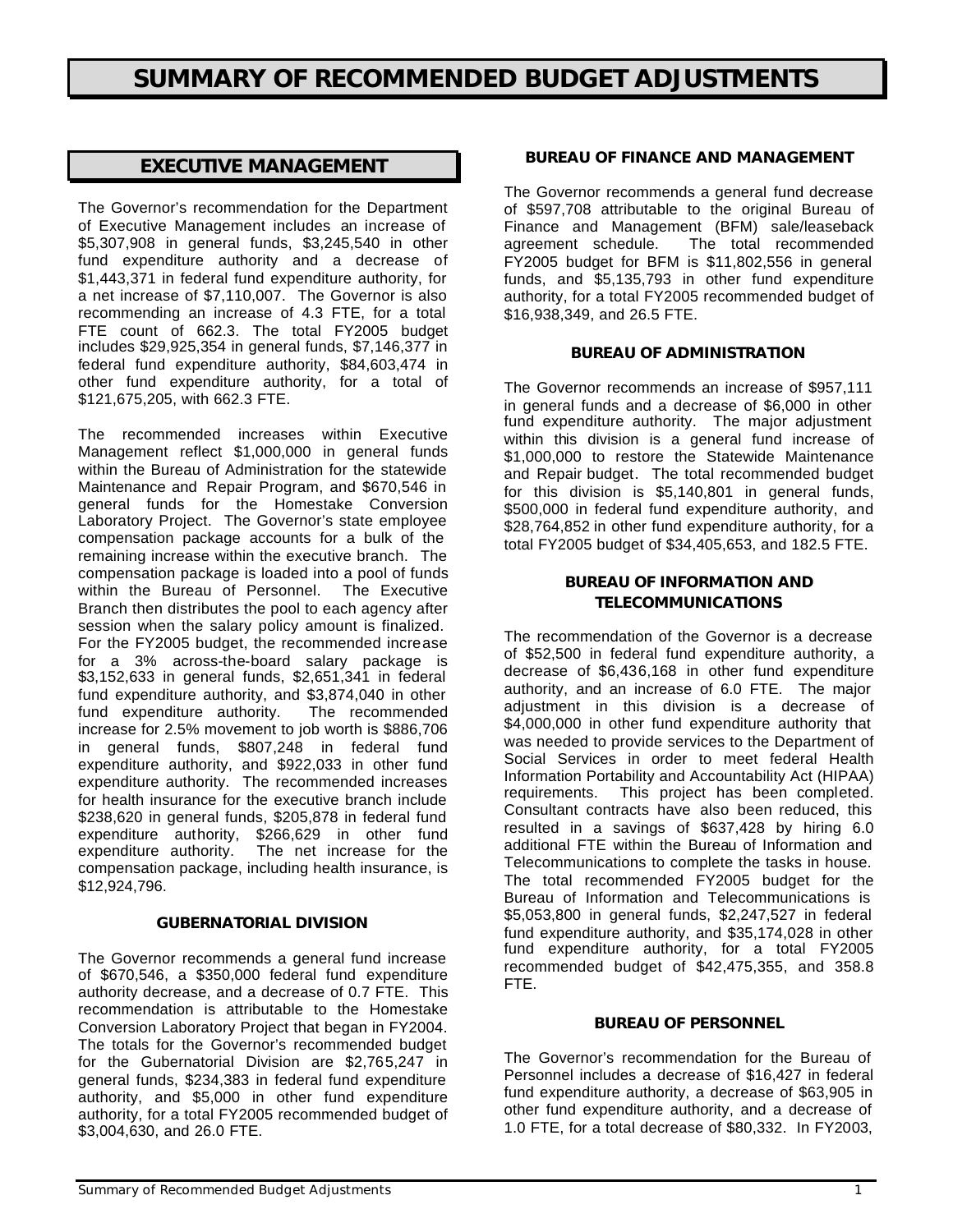the special legislative session created the risk pool, this budget includes \$500,000 in general funds, \$500,000 in federal fund expenditure authority, \$5,516,355 in other fund expenditure authority, and 1.0 FTE, with an additional \$1,500,000 of other fund expenditure authority in the South Dakota Risk Pool Reserve. The Governor is recommending a reduction of 1.0 FTE in the Risk Pool because the Bureau of Personnel is able to complete the tasks required for the Risk Pool with existing FTE. The total FY2005 budget consists of \$884,991 in general funds, \$500,000 in federal fund expenditure authority, and \$10,461,099 in other fund expenditure authority, for a total of \$11,846,090, and 68.5 FTE. The remainder of the FY2005 recommendation for the Bureau of Personnel reflects the reduction in funds and authority remaining after the FY2004 employee compensation packages were distributed.

### *REVENUE AND REGULATION*

The Governor's recommended budget for the Department of Revenue and Regulation totals \$52,629,665, consisting of \$859,510 in general funds, \$11,998 in federal fund expenditure authority, \$51,758,157 in other fund expenditure authority, and 310.6 FTE. The Governor is recommending no change in general funds, a decrease of \$35,002 in federal fund expenditure authority, and a decrease of \$2,286,854 in other fund expenditure authority. There is also a reduction of 2.5 FTE recommended by the Governor.

### *SECRETARIAT*

The Governor's recommendation includes an increase of \$146,426 in other fund expenditure authority. Included in the increase is \$121,919 in other fund expenditure authority to reflect the centralization of office rent and various utility charges in the Division of the Secretariat. The increase for rent and utility charges in the Division of the Secretariat is offset by decreases in other divisions. The remainder of the Governor's recommended increase is from BIT charges, travel in the Legal Division to determine the residency of vehicle owners in motor vehicle investigations, and personal services for the continuation of the longevity program.

### *BUSINESS TAX*

The Governor's recommendation includes an increase of \$22, 294 in other fund expenditure authority for travel related to the Streamlined Sales Tax Project, rising BIT charges, and the continuation of the longevity program.

#### *MOTOR VEHICLES*

The Governor's recommendation includes a decrease of \$35,002 in federal fund expenditure authority and an increase of \$236,767 in other fund expenditure authority. The reduction to federal fund expenditure authority reflects the decrease of federal funds available to the Division of Motor Vehicles. Included in the other fund expenditure authority increase is \$200,000 to replace the dumb terminals and printers the counties are using for on-line registration and title-processing.

### *PROPERTY AND SPECIAL TAXES*

The Governor is recommending no change in Property and Special Taxes. The recommended FY2005 budget consists of \$711,448 in general funds and 11.0 FTE.

#### *AUDITS*

The Governor is recommending an increase of \$6,551 in other fund expenditure authority in the Division of Audits. The recommended increase is for personal services and to cover an increase in BIT charges.

#### *BANKING*

The Governor's recommendation is a net decrease of \$11,283 in other fund expenditure authority. Included in the recommendation is an increase of \$24,423 in personal services and a decrease to contractual services from the movement of rent and various utility charges to the Division of the Secretariat.

#### *SECURITIES*

The Governor's recommendation is for a decrease of \$10,954 in other fund expenditure authority. The decrease reflects the movement of rent to the Division of the Secretariat.

#### *INSURANCE*

The Governor's recommendation is a net decrease of \$43,346 in other fund expenditure authority. Major items in the recommendation include a reduction in travel authority to accurately reflect anticipated travel expenditures and a decrease due to the movement of rent to the Division of the Secretariat.

### *INSURANCE FRAUD UNIT*

The Governor's recommendation for this informational budget includes a decrease of \$7,039 in other fund expenditure authority. The reduction reflects the movement of rent to the Division of the Secretariat.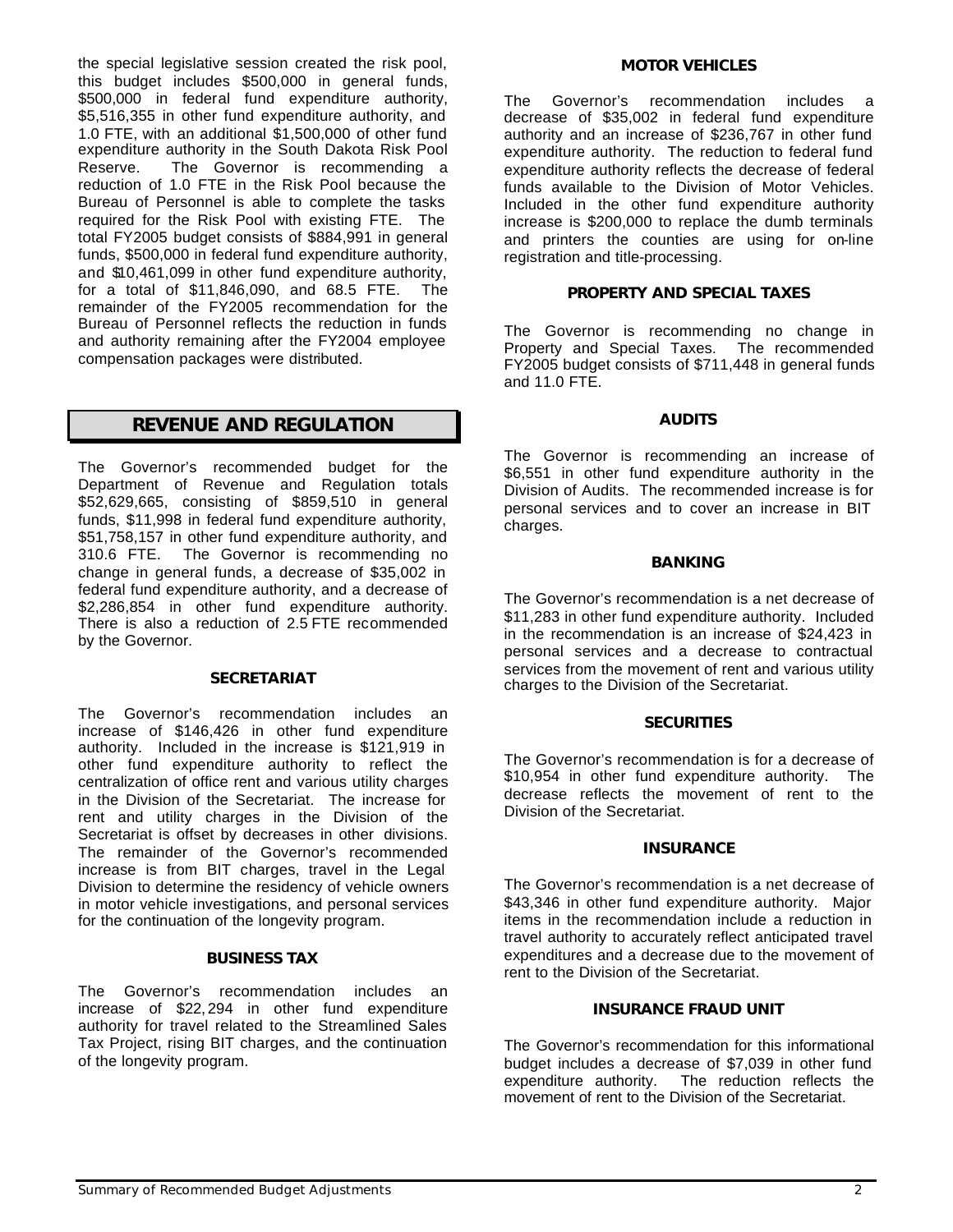### *PETROLEUM RELEASE COMPENSATION*

The Governor is recommending a decrease of \$20,426 in other fund expenditure authority. Included in this recommendation is the movement of rent to the Division of the Secretariat. The Governor is also recommending a reduction of \$1,500,000 in other fund expenditure authority for the informational portion of this budget.

### *LOTTERY*

The Governor is recommending a decrease of \$1,059,718 in other fund expenditure authority and a reduction of 1.0 FTE in the informational portion of this budget. The \$1,000,000 reduction in lottery prize authority is to accurately reflect anticipated expenditures, and it has been determined it is no longer necessary to fill the FTE position.

### *REVENUE BOARDS AND COMMISSIONS*

This includes the informational budgets of the Real Estate Commission, the Abstracters Board of Examiners, and the Commission on Gaming. The Governor is recommending an increase of \$148 in other fund expenditure authority for personal services in the Real Estate Commission's budget and no change in the Abstracters Board of Examiners' budget. For the Commission on Gaming, the Governor is recommending a decrease of \$46,274 in other fund expenditure authority and a reduction of 1.5 FTE to accurately reflect the staffing needs of the Commission on Gaming.

# *AGRICULTURE*

The Governor's FY2005 recommended budget for the Department of Agriculture is \$23,357,182, consisting of \$5,066,523 in general funds, \$5,161,666 in federal fund expenditure authority, and \$13,128,993 in other fund expenditure authority, with a total of 193.3 FTE. This constitutes a \$1,677,753 increase in Agriculture's overall budget, and a 15.0 increase in FTE.

### *OFFICE OF THE SECRETARY*

The Governor is recommending a general fund decrease of \$26,162, a decrease of \$48,097 in other fund expenditure authority, and a 1.5 FTE decrease in the Office of the Secretary. The funding and FTE reduction in the Secretary's budget will correspond to an increase in the budget for the Division of Fire Suppression. The Office of the Secretary's total budget is \$651,624, and consists of \$571,949 in general funds, \$46,322 in federal fund expenditure authority, \$33,353 in other fund expenditure authority, with 7.5 FTE.

### *AGRICULTURAL SERVICES*

The recommended budget for Agricultural Services in FY2005 is \$3,436,490. This reflects an increase of \$12,531 in general funds, an increase of \$5,463 in federal fund expenditure authority, and an increase of \$53,250 in other fund expenditure authority. \$12,471 of the general fund increase is reflected in the Dairy, Egg, and Plant Protection Program. \$53,239 of the other fund expenditure authority increase will be reflected in the Agronomy and Pesticides Programs. There are 35.0 FTE budgeted in this division.

### *AGRICULTURAL DEVELOPMENT*

The Governor is recommending a \$280,782 increase in the Division of Agricultural Development. The recommended increase includes \$65,376 of general funds, \$210,680 of federal fund expenditure authority, \$4,726 of other fund expenditure authority, and 1.0 FTE. The increase in funding and FTE will assist in the marketing of value added products and livestock development activities as part of the 2010 Initiative. The total recommended FY2005 budget of \$1,297,245 consists of \$134,022 in general funds, \$294,715 in federal fund expenditure authority, \$868,508 in other fund expenditure authority, and 9.0 FTE.

### *RESOURCE CONSERVATION AND FORESTRY*

The recommended budget for the Division of Resource Conservation and Forestry includes a decrease of \$11,979 in general funds, an increase of \$710,023 in federal fund expenditure authority, and a decrease of \$23,566 in other fund expenditure authority. A majority of the recommended increase, \$643,341, will be refl ected in grants and subsidies. The total recommended budget for the Division of Resource Conservation and Forestry is \$2,883,142, and 19.0 FTE.

### *FIRE SUPPRESSION*

The recommended budget for the Division of Fire Suppression includes an increase of \$212,478 in general funds, \$48,097 in federal fund expenditure authority, \$35,643 in other fund expenditure authority, and an increase of 14.5 FTE. A majority of the increase, \$168,542 of general funds and 13.0 FTE, will be used for the Black Hat Crew. An increase of \$26,648 in general funds, \$48,097 in federal fund expenditure authority, and 1.5 FTE reflects a corresponding reduction in the Secretary's budget. The total recommended budget for the Division of Fire Suppression is \$2,685,601, and 42.9 FTE.

### *STATE FAIR*

The recommended budget for the State Fair is \$1,790,325. The State Fair's budget is comprised of \$574,325 of other fund expenditure authority in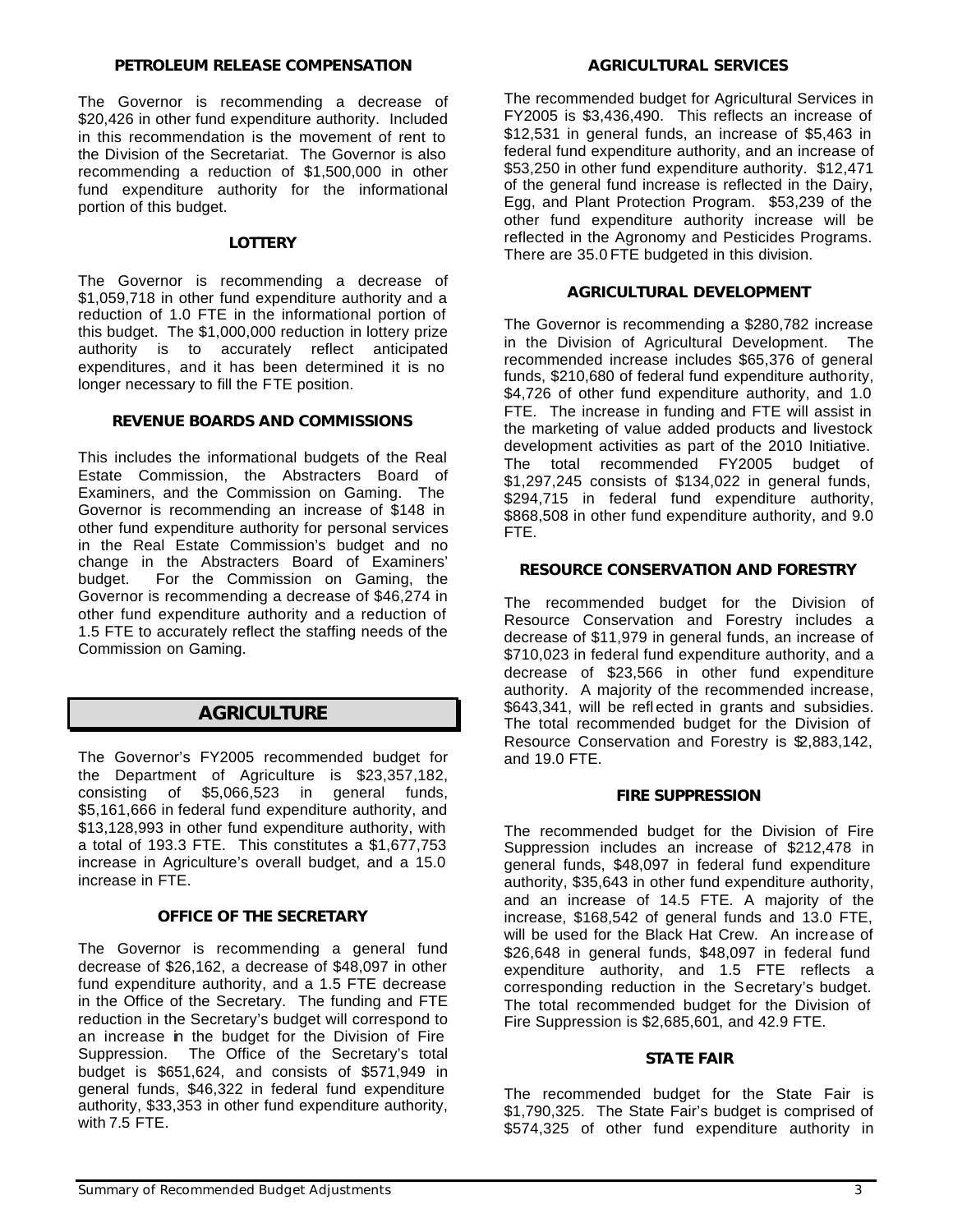personal services, \$1,216,000 of other fund expenditure authority in operating expenses, and 25.0 FTE. The State Fair's budget is funded with 100% other fund expenditure authority.

### *ANIMAL INDUSTRY BOARD*

The recommended budget for the Animal Industry Board includes an increase of \$51,773 in general funds, a decrease of \$166,928 in federal fund expenditure authority, an increase of \$32,887 in other fund expenditure authority, and an increase of 1.0 FTE. An increase of \$18,603 in general funds, \$18,602 of federal fund expenditure authority, and 1.0 FTE is recommended for an additional Meat Inspector. The total budget for the Animal Industry Board is \$2,994,813, and 41.9 FTE.

# *TOURISM AND STATE DEVELOPMENT*

The FY2005 recommended budget for Tourism and State Development, including the informational budget for South Dakota Housing Development Authority, is \$10,101,691 of general funds, \$13,654,870 of federal fund expenditure authority, and \$29,662,895 of other fund expenditure authority. The total recommended budget is \$53,419,456, and 179.6 FTE.

### *ECONOMIC DEVELOPMENT*

The Governor recommends a general fund increase of \$1,100,000 and a \$3,250,000 other fund expenditure authority increase. The Office of Economic Development includes the Administrative Division for the new Department of Tourism and State Development. \$100,000 of the general fund recommended increase is for the promotion of the many divisions within the new department. \$1,000,000 of the general fund increase is for the Governor's 2010 Initiative, Tourism Challenge Program. The \$3,250,000 in other fund expenditure authority is to provide sufficient authority for the Future Fund. The total recommended budget for Economic Development consists of \$3,305,445 in general funds, \$10,442,753 in federal fund expenditure authority, and \$13,154,158 of other fund expenditure authority, for a total budget of \$26,902,356 and 43.8 FTE.

### *TOURISM*

The Tourism budget is funded by revenues generated from Deadwood Gaming, a 1% gross receipts tax on hotel rooms and other tourist activities, and the Co-op Revolving Fund. For FY2005, the Governor is recommending a \$640,000 increase in other fund expenditure authority based on a 5.65% growth in revenues. The FY2005

recommended budget consists of \$7,346,483 in other fund expenditure authority, and 24.8 FTE.

### *RESEARCH COMMERCE*

As a part of the 2010 Initiative, the Governor created the Division of Research Commerce located in Tourism and State Development. The recommended budget includes an increase of \$3,519,790 in general funds and an increase of 2.0 FTE. Of this recommendation, 2.0 FTE and \$151,048 in general funds are for personal services and operating expenses within the Division of Research Commerce. This office will work closely with the Office of New Economy located in the Board of Regents' Central Office to fund new research projects within the regental system. The remaining \$3,368,742 in general funds are for funding the projects located in the Board of Regents, (\$1,375,002 for faculty research time, \$493,740 for research assistants, and \$1,500,000 for EPSCoR match/equipment support). The total recommended FY2005 budget for the Division of Research Commerce is \$3,519,790 in general funds, and 2.0 FTE.

### *TRIBAL GOVERNMENT RELATIONS*

The Governor's recommended budget for Tribal Government Relations includes an increase of \$30,923 in general funds. The increase is due to a change within the division, the administrative assistant FTE will be changed to a deputy FTE. This person will assist the director of this division with reaching out to the tribes within South Dakota. This change reflects additional funding in personal services and travel. The total recommended FY2005 budget for the Division of Tribal Government Relations is \$159,861 in general funds, and 2.0 FTE.

### *CULTURAL AFFAIRS*

The total recommended budget consists of an increase of \$4,803 in general funds, a decrease of \$31,395 in federal fund expenditure authority and an increase of \$2,809 in other fund expenditure authority. The general fund increase is to cover the Bureau of Administration's space maintenance billings for the Cultural Heritage Center and longevity. The recommended decrease in federal fund expenditure authority is due to the end of a consultant contract for Preserve South Dakota and bringing this work in house using existing FTE. The total recommended FY2005 budget for Cultural Affairs is \$3,116,595 in general funds, \$1,376,612 in federal fund expenditure authority, and \$1,403,449 in other fund expenditure authority, for a total FY2005 recommended budget of \$5,896,656, and 44.0 FTE.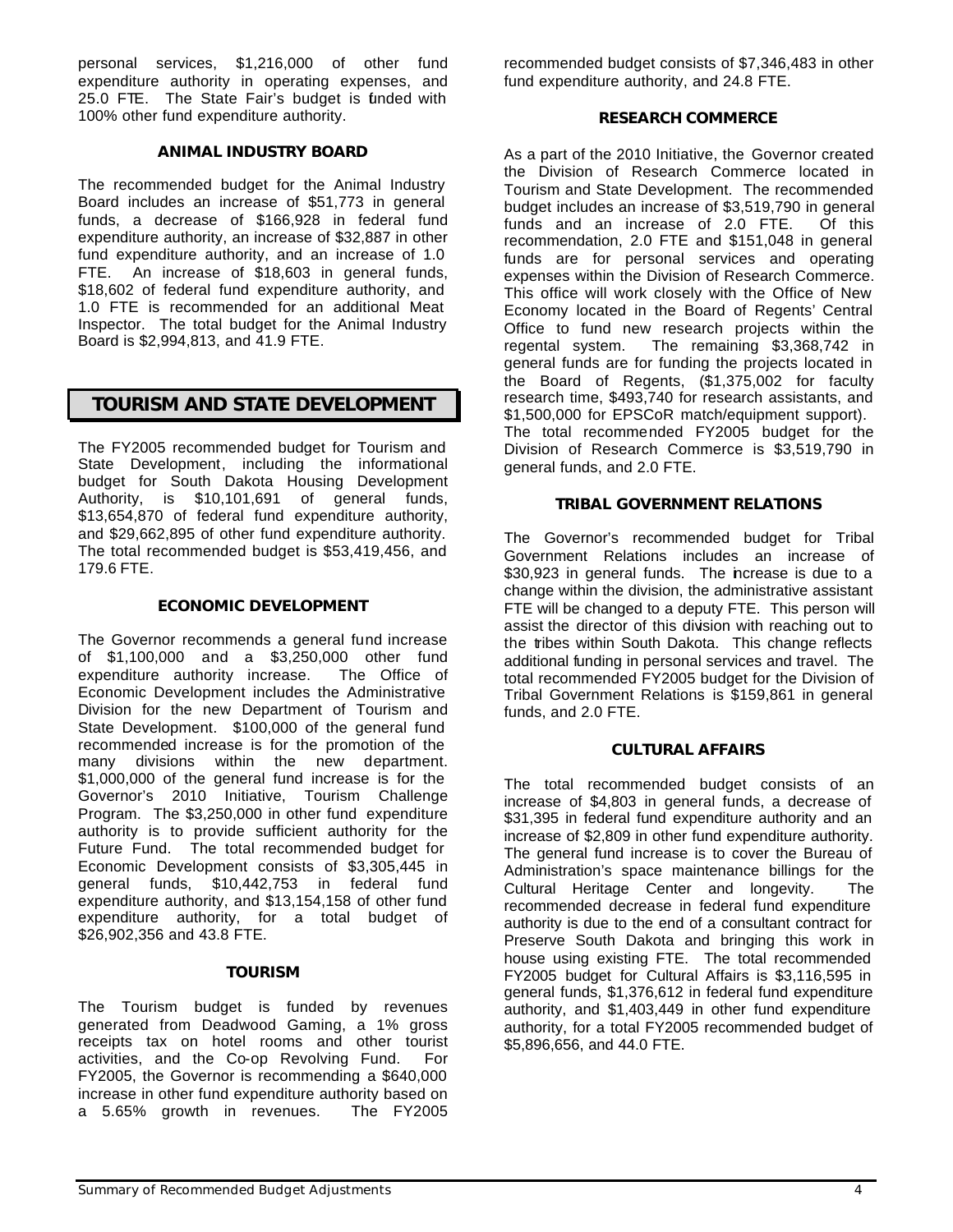### *SOUTH DAKOTA HOUSING DEVELOPMENT AUTHORITY*

The Governor is recommending the authority's informational budget request as submitted, with increases of \$37,356 in federal fund expenditure authority, and \$195,324 in other fund expenditure authority, for a total increase of \$232,680. The recommended budget includes personal services increases of \$15,146 in federal fund expenditure authority and \$28,129 in other fund expenditure authority. Operating expenses are to increase \$22,210 in federal fund expenditure authority and \$167,195 in other fund expenditure authority. The total FY2005 recommended budget is \$9,594,310 including \$1,835,505 in federal fund expenditure authority, \$7,758,805 in other fund expenditure authority, and 63.0 FTE.

# *GAME, FISH, AND PARKS*

The FY2005 recommended budget for the Department of Game, Fish, and Parks totals \$54,362,238, including \$4,673,242 in general funds, \$12,419,051 in federal fund expenditure authority, \$37,269,945 in other fund expenditure authority, and a total of 561.4 FTE. This budget reflects an overall increase of \$2,585,337, and 0.9 FTE.

### *CONSERVATION RESERVE ENHANCEMENT PROGRAM*

The Governor is recommending an increase of \$3,969 in general funds in the Conservation Reserve Enhancement budget. The recommended total for FY2005 is \$1,156,755 in general funds. These funds retire bonds issued to lease land from farmers and ranchers in the Conservation Reserve Program.

### *ADMINISTRATION*

The Governor recommends an increase of \$1,000 in general funds and a decrease in other fund expenditure authority in the amount of \$8,763. The overall budget for this program consists of \$348,955 in general funds and \$3,249,785 in other fund expenditure authority, with 27.1 FTE.

### *WILDLIFE – INFORMATIONAL*

The recommendation for the Division of Wildlife includes an increase of \$42, 151 in federal fund expenditure authority, an increase of \$687,990 in other fund expenditure authority, and an increase of 1.9 FTE. Included in the recommendation is a \$140,000 increase in other fund expenditure authority for fencing, roads, chemical storage and cold storage buildings at Chamberlain, and a cold storage building at the fisheries center. An increase of \$100,000 in other fund expenditure authority is recommended for

enhancement of grassland habitat in Conservation Reserve Program (CRP) fields. The total recommended budget for the Division of Wildlife is \$28,410,437, and 282.0 FTE.

The Development and Improvement Program is recommended to increase by \$309,000, with a total budget of \$255,000 in federal fund expenditure authority and \$550,000 in other fund expenditure authority.

### *STATE PARKS AND RECREATION*

The Division of State Parks and Recreation represents the reorganization that consolidates the Division of Parks and Recreation and the Division of Custer State Park. The Governor recommends an increase of \$9,000 in general funds, an increase of \$243,896 in federal fund expenditure authority, an increase of \$12,105 in other fund expenditure authority, and a decrease of 1.0 FTE. Included in the recommendation is a \$65,530 other fund expenditure authority decrease and a 2.0 FTE decrease to reflect the efficiencies realized in the consolidation of the Parks and Recreation Division and the Custer State Park Division. A federal fund expenditure authority increase of \$33,323 and a 1.0 FTE increase is recommended for a Conservation Technician to perform maintenance at the Belle Fourche Reservoir. The total recommended budget for the operation and maintenance of the division is \$2,965,357 of general funds, \$1,660,022 of federal fund expenditure authority, \$8,881,129 of other fund expenditure authority, and 241.9 FTE.

The Division of State Parks and Recreation's Development and Improvement Program has a recommended increase of \$775,253 in federal fund expenditure authority and an increase of \$382,201 in other fund expenditure authority. Included within this recommendation is an increase of \$537,000 of other fund expenditure authority for preventative maintenance and land improvements at Custer State Park. A federal fund expenditure authority increase of \$707,025 and a decrease of \$237,225 in other fund expenditure authority is recommended to reflect the funding from the Bureau of Reclamation for campground improvements at the Belle Fourche Reservoir.

### *SNOWMOBILE TRAILS – INFORMATIONAL*

Recommended changes within the Snowmobile Program include a decrease of \$54,000 in federal fund expenditure authority and an increase of \$181,535 in other fund expenditure authority. The total recommended budget is \$66,000 of federal fund expenditure authority, \$995,562 of other fund expenditure authority, and 9.1 FTE.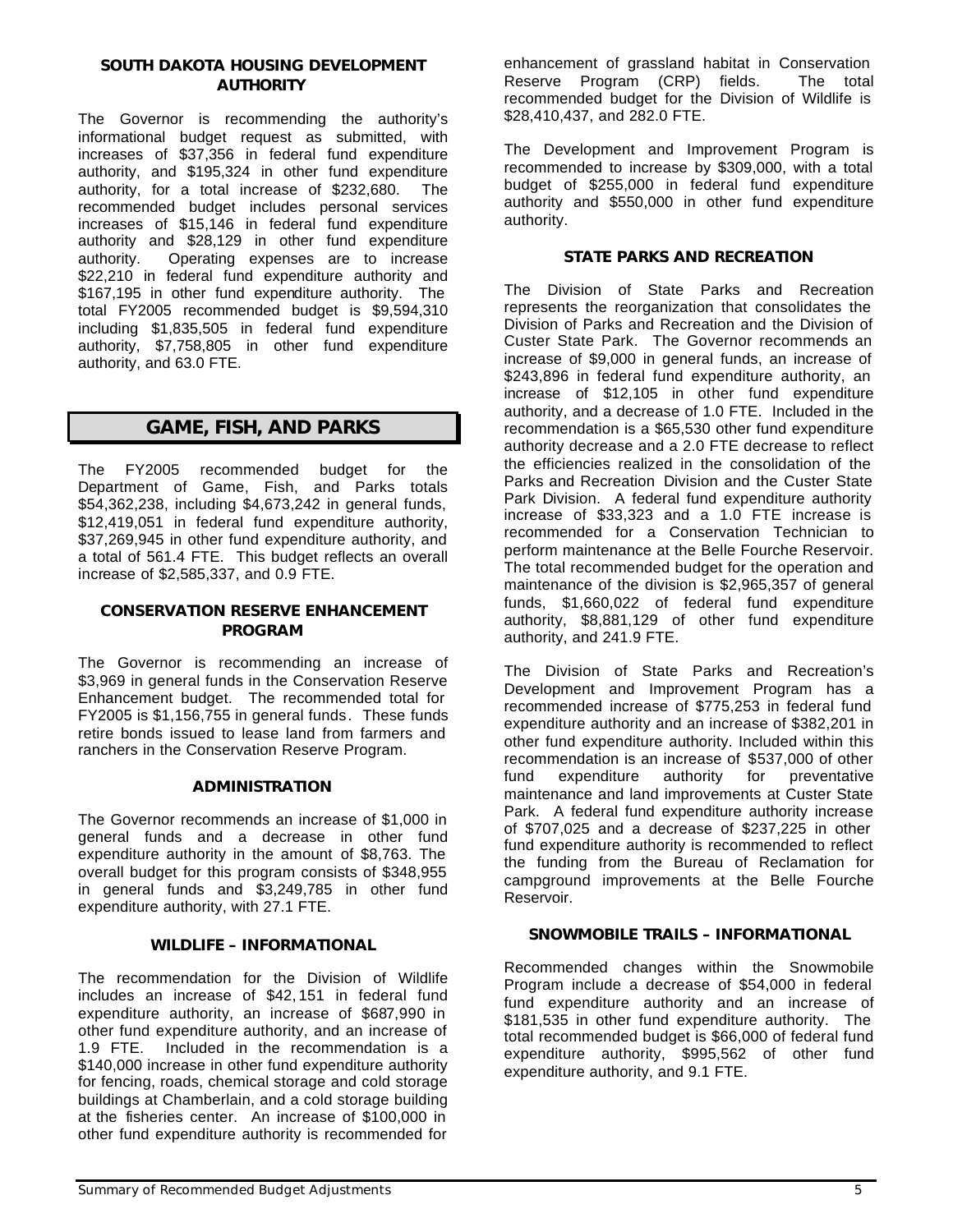# *SOCIAL SERVICES*

The Governor's recommended budget for the Department of Social Services is \$195,696,199 in general funds, \$449,897,364 in federal fund expenditure authority, and \$8,499,475 in other fund expenditure authority, for a total FY2005 budget of \$654,093,038 and 966.5 FTE. This recommendation includes an increase of \$20,827,270 in general funds, \$42,199,316 in federal fund expenditure authority and a \$314,617 decrease in other fund expenditure authority.

### *SECRETARIAT*

The Secretariat's budget is recommended to increase \$137,039 in general funds, decrease by \$3,328,121 in federal fund expenditure authority, and decrease by \$25,792 in other fund expenditure authority, for a total decrease of \$3,216,874. The major adjustment to this budget includes a decrease of federal authority used to meet the mandatory requirements of the federal Health Insurance Portability and Accountability Act (HIPAA).

### *PROGRAM MANAGEMENT*

The Governor's recommendation for this program is an increase of \$41,515 in general funds and \$31,852 in federal fund expenditure authority, and \$39,716 in other fund expenditure authority, for a total increase of \$113,083.

### *ENERGY ASSISTANCE AND WEATHERIZATION*

The Governor recommends a \$317,012 increase in federal fund expenditure authority, primarily due to higher energy costs and increased case load.

### *ECONOMIC ASSISTANCE*

The Governor's recommended budget for Economic Assistance includes a decrease of \$371,373 in general funds and a \$776,806 increase in federal fund expenditure authority, for a total increase of \$405,433. A major change in this budget; in addition to the increased case loads in Auxiliary Placement, is the increased utilization of federal funding.

### *MEDICAL SERVICES*

The recommended budget for Medical Services includes increases of \$16,944,033 in general funds and \$37,256,502 in federal fund expenditure authority, for a total increase of \$54,200,535. The FY2005 recommended budget is \$101,084,715 in general funds, \$248,501,727 in federal fund expenditure authority, and \$800,000 in other fund expenditure authority, for a total budget of \$350,386,442, and 33.0 FTE. There are three major components driving the recommendation in this

budget: 1) this budget is impacted by the Federal Medical Assistance Percentage (FMAP), which decreased general funding in this program by \$936,782, with an offsetting increase in federal fund expenditure authority; 2) the provider inflation policy includes 1.6% increases of \$2,471,722 in general funds and \$4,935,007 in federal fund expenditure authority; 3) an increase of \$14,180,268 in general funds and \$28,483,147 in federal fund expenditure authority is recommended, due to increased cost of medical coverage for an estimated 88,795 individuals who are anticipated to be eligible for medical coverage through the Medicaid Program. Approximately \$35.1 million is due to a deficit in the FY2004 budget base.

### *OFFICE OF CHILD SUPPORT ENFORCEMENT*

The Governor's recommended budget includes increases of \$13,525 in general funds, \$103,392 in federal fund expenditure authority, and \$54,497 in other fund expenditure authority, for a total increase of \$171,414. The major change in this program includes an increase of \$109,705 in federal fund expenditure authority and \$60,709 in other fund expenditure authority, and 3.0 additional FTE for the creation of a centralized customer service unit.

### *ADULT SERVICES AND AGING*

A total increase of \$5,806,524 is recommended by the Governor for FY2005, consisting of an increase of \$2,899,022 in general funds and \$3,011,054 in federal fund expenditure authority, and a decrease of \$103,552 in other fund expenditure authority. The total FY2005 budget for this division is \$160,974,883, and 100.5 FTE. This budget includes an increase of \$19,952 in general funds and \$38,626 for expanding the number of clients served by assisted living. The recommendation also includes an increase of \$659,929 in general funds and \$1,082,471 in federal fund expenditure authority, for an increase in the personal needs allowance for assisted living and nursing home clients. The budget was also impacted by the Federal Medical Assistance Percentage (FMAP), which decreased general funding in this program by \$503,586, with an offsetting increase in federal fund expenditure authority. Finally, the recommendation includes increases of \$1,708,081 in general funds and \$3,335,921 in federal fund expenditure authority for 1.6% provider inflation policy and limited cost updates.

### *CHILD PROTECTION SERVICES*

The recommendation by the Governor includes increases of \$1,053,387 in general funds and of \$2,992,901 in federal fund expenditure authority, as well as a decrease of \$33,625 in other fund expenditure authority. The recommendation includes an increase of \$126,725 in general funds, and \$220,467 in federal fund expenditure authority, for an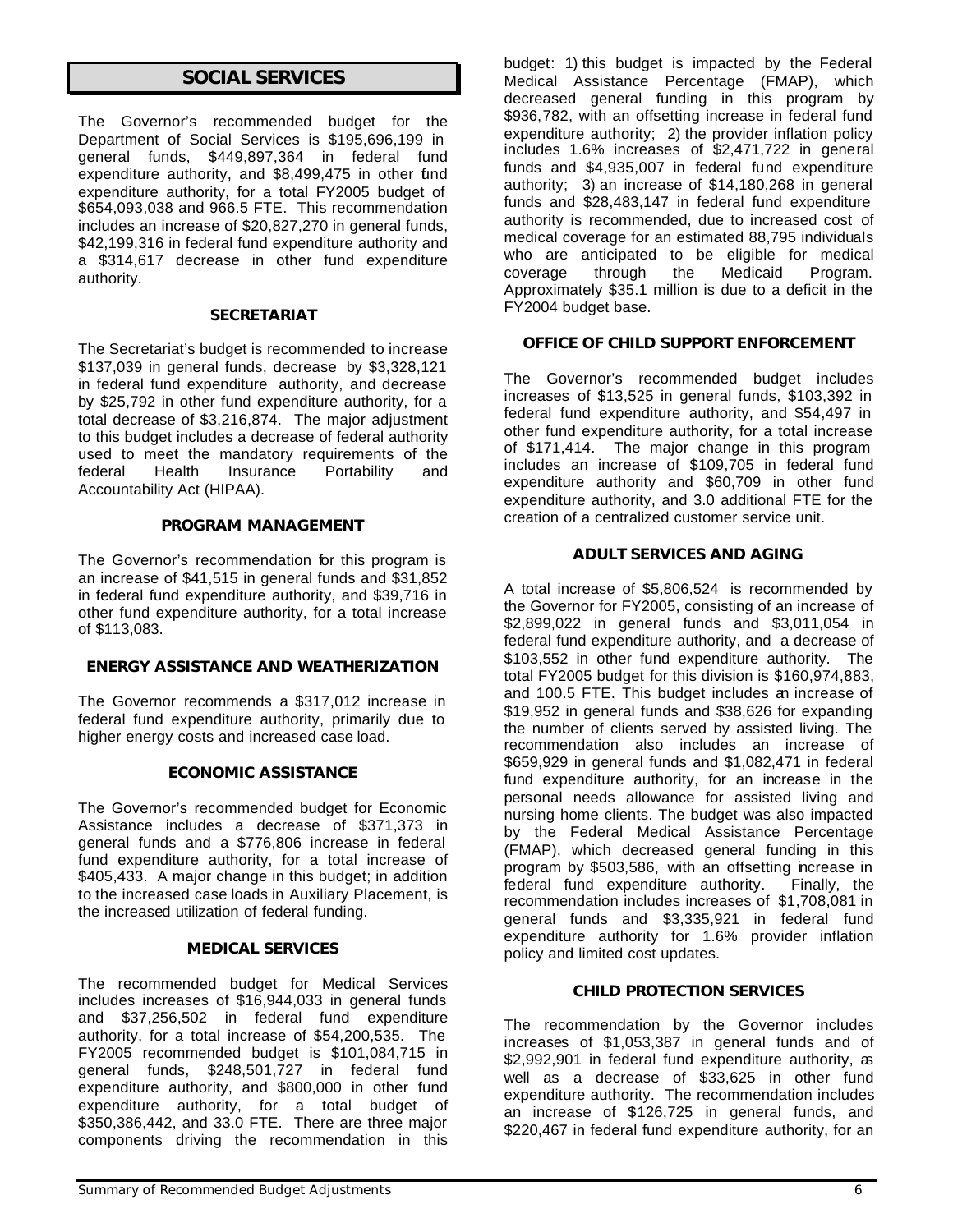increase of nine social service aides to provide services to families with children at risk of abuse and neglect. This budget also includes an increase in the number of children being served in out of home placements providing treatment, such as psychiatric facilities, group and residential treatment and specialized treatment foster care. The total recommended increase is \$410,814 in general funds, \$793,411 in federal fund expenditure authority, and \$34,574 in other fund expenditure authority. The recommendation also includes an increase of \$375,572 in general funds, and increases of \$640,443 in federal fund expenditure authority and \$1,018 in other fund expenditure authority for increased costs and number of adoptions and guardianships with subsidies.

### *CHILD CARE SERVICES*

The recommended budget for Child Care Services includes increases of \$110,122 in general funds, \$1,037,918 in federal fund expenditure authority, and a decrease of \$245,861 in other fund expenditure authority, for a total increase of \$902,179. The major adjustment includes a recommendation for an increase of \$114,287 in general funds and \$1,266,277 in federal fund expenditure authority, for an increase of 329 child care assistance cases. The budget also includes a decrease of \$245,851 in other fund expenditure authority due to an anticipated lower grant award.

# *HEALTH*

The FY2005 Governor's recommended budget for Health, including the informational budgets for boards and commissions, includes increases of \$414,400 in federal fund expenditure authority and of \$3,574,331 in other fund expenditure authority, for a total increase of \$3,988,731, and 5.0 FTE. The total FY2005 budget is \$7,907,764 in general funds, \$28,643,230 in federal fund expenditure authority, and \$21,336,134 in other fund expenditure authority, for a total of \$57,887,128, with 377.0 FTE.

### *ADMINISTRATION*

The Governor is recommending a decrease of \$467,438 in other fund expenditure authority. This decrease directly correlates with the increase provided in FY2004 for the development of the electronic death records module of the Electronic Vital Records System. This project has been completed. The total FY2005 budget for this division is \$1,338,558 in general funds, \$989,283 in federal fund expenditure authority, and \$813,701 in other fund expenditure authority, with 32.5 FTE.

### *FAMILY PRACTICE RESIDENCY*

This program contains no change from FY2004. The budget consists of \$895,000 in general funds, which is equal to the estimated amount of savings given the discontinuance of the state's Medical Education Scholarship Program.

### *HEALTH SYSTEMS DEVELOPMENT AND REGULATION*

The Governor recommends no change to this division. The total FY2005 budget for this division is \$1,804,657 in general funds, \$9,611,210 in federal fund expenditure authority, and \$45,555 in other fund expenditure authority, with 63.5 FTE.

### *HEALTH AND MEDICAL SERVICES*

The Governor recommends an increase of \$294,354 in federal fund expenditure authority and 2.0 FTE. \$126,461 of the federal fund expenditure authority is for a Comprehensive Cancer Grant. \$95,491 and 1.0 FTE are for an additional Chronic Disease Epidemiologist for personal services and operating expenses. \$72,402 and 1.0 FTE are for an additional Disease Intervention Specialist for personal services and operating expenses. The total FY2005 budget for this division is \$3,869,549 in general funds, \$15,685,341 in federal fund expenditure authority, \$2,917,721 in other fund expenditure authority, with 181.0 FTE.

### *LABORATORY SERVICES*

The Governor is recommending an increase of \$120,046 in federal fund expenditure authority and 2.0 FTE. The federal fund expenditure authority and FTE are for the development of a Chemical Terrorism Program. The FTE will provide expertise in both human and environmental chemical terrorism monitoring. The total FY2005 budget for this division is \$2,357,396 in federal fund expenditure authority, and \$2,635,258 in other fund expenditure authority, with 29.0 FTE.

### *CORRECTIONAL HEALTH*

This program has a recommended increase of \$3,765,816 in other fund expenditure authority and 1.0 FTE. The other fund expenditure authority and FTE is for expansion due to an increasing inmate population, and to adjust the budget according to known high cost inmates.

### *PROFESSIONAL AND OCCUPATIONAL LICENSING*

This division is comprised of the informational budgets of the professional and occupational licensing boards. There are ten boards, including Board of Chiropractic Examiners, Board of Dentistry,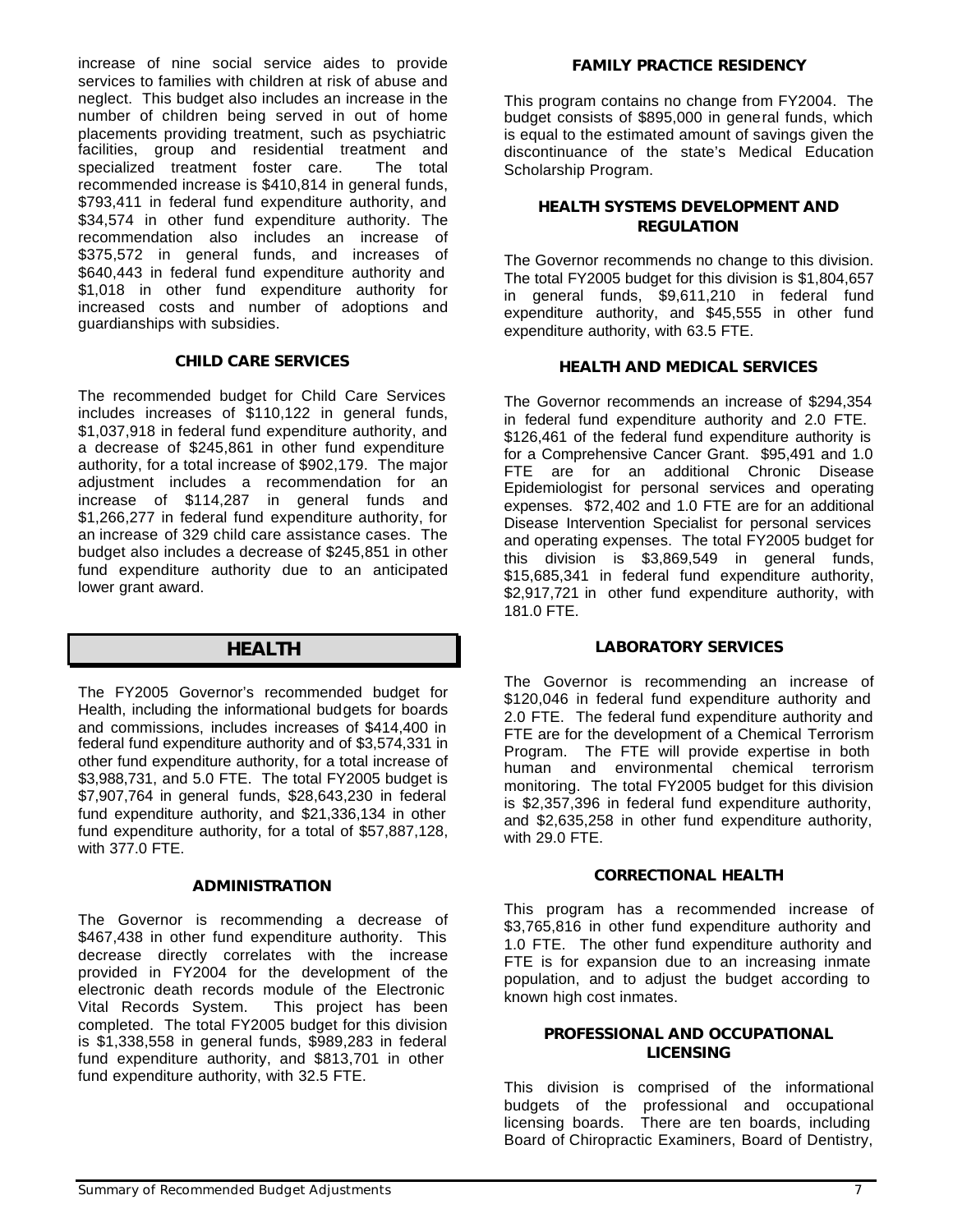Board of Hearing Aid Dispensers, Board of Funeral Service, Board of Medical & Osteopathic Examiners, Board of Nursing, Board of Nursing Home Administrators, Board of Optometry, Board of Pharmacy, and Board of Podiatry Examiners, with a total recommended budget for FY2005 of \$1,955,022, which is a total increase of \$275,953. FTE for the boards are unbudgeted. These boards are self-supporting through their fee systems. Administrative support is provided by the Department of Health and reimbursed to the general fund by the boards.

### *LABOR*

The Governor's recommendation for the Department of Labor is \$1,310,872 in general funds, \$34,789,200 in federal fund expenditure authority, \$8,553,331 in other fund expenditure authority, for a total FY2005 budget of \$44,653,403 and 425.2 FTE. The primary mission of the department is to provide job training, administer unemployment insurance and workers' compensation for South Dakota employers, and to administer the South Dakota Retirement System. For reporting purposes, the budget for six professional and occupational licensing boards and the Public Utilities Commission are included in this department.

Excluding the professional and occupational licensing boards, South Dakota Retirement System and the Public Utilities Commission, the Governor is recommending a decrease of \$13,400 in general funds, a decrease of \$209,413 in federal fund expenditure authority, and an increase of \$1,632 in other fund expenditure authority for the Department of Labor. Efficiencies were found in the department to account for savings in general funds and federal fund authority.

### *PROFESSIONAL AND OCCUPATIONAL LICENSING*

This division is comprised of the informational budgets of the professional and occupational licensing boards. There are six boards, with a total recommended budget for FY2005 of \$2,396,561, which is a total increase of \$240,730 in other fund expenditure authority. These boards are selfsupporting through their fee systems. The boards include: Board of Accountancy, Board of Barber Examiners, Board of Cosmetology, Plumbing Commission, Board of Technical Professions, and the Electrical Commission.

### *SOUTH DAKOTA RETIREMENT SYSTEM*

The recommended budget for the South Dakota Retirement System is \$3,020,539 of other fund expenditure authority, and 31.0 FTE. The recommendation includes an increase of \$260,233 in other fund expenditure authority, and 2.8 FTE.

### *PUBLIC UTILITIES COMMISSION*

The Governor recommends an increase of \$292,181 in general funds and a decrease of \$279,462 in other fund expenditure authority for the Public Utilities Commission. The total FY2005 recommended budget is \$537,244 in general funds, \$78,081 in federal fund expenditure authority, and \$2,737,786 in other fund expenditure authority, with 28.7 FTE.

### *TRANSPORTATION*

Highway construction contracts make up 70% of the Department of Transportation's \$428,527,519 budget. The \$300,531,961 Highway Construction Contract budget is informational.

The Department of Transportation's FY2005 budget contains \$475,979 in general funds, \$258,383,432 in federal fund expenditure authority, \$169,668,108 in other fund expenditure authority, and 1,077.3 FTE. The FY2005 budget reflects a decrease of \$414,065 in federal fund expenditure authority, and an increase of \$782,423 in other fund expenditure authority, for a total budget increase of \$368,358. The Governor's FY2005 recommendation for General Operations includes increases of \$1,364,242 in federal fund expenditure authority, \$1,552,964 in other fund expenditure authority, and 3.0 FTE. The overall recommended increase is \$2,917,206. The Governor's FY2005 recommendation for Construction Contracts includes a decrease of \$1,778,307 in federal fund expenditure authority and a decrease of \$770,541 in other fund expenditure authority, for an overall decrease of \$2,548,848.

### *EDUCATION*

The Governor's recommendation for the Department of Education, including the State Aid to Education formula, reflects an increase of \$14,377,961 in general funds, an \$11,218,801 increase in federal fund expenditure authority, and a \$5,490 increase in other fund expenditure authority, for a total increase of \$25,602,252, and 4.8 FTE. The recommended increase for State Aid is \$13,290,992 and aid to Postsecondary Vocational Education is \$784,181. The total recommended budget for FY2005 is \$502,097,779, consisting of \$360,059,467 in general funds, \$138,812,489 in federal fund expenditure authority, \$3,225,823 in other fund expenditure authority, and 145.0 FTE.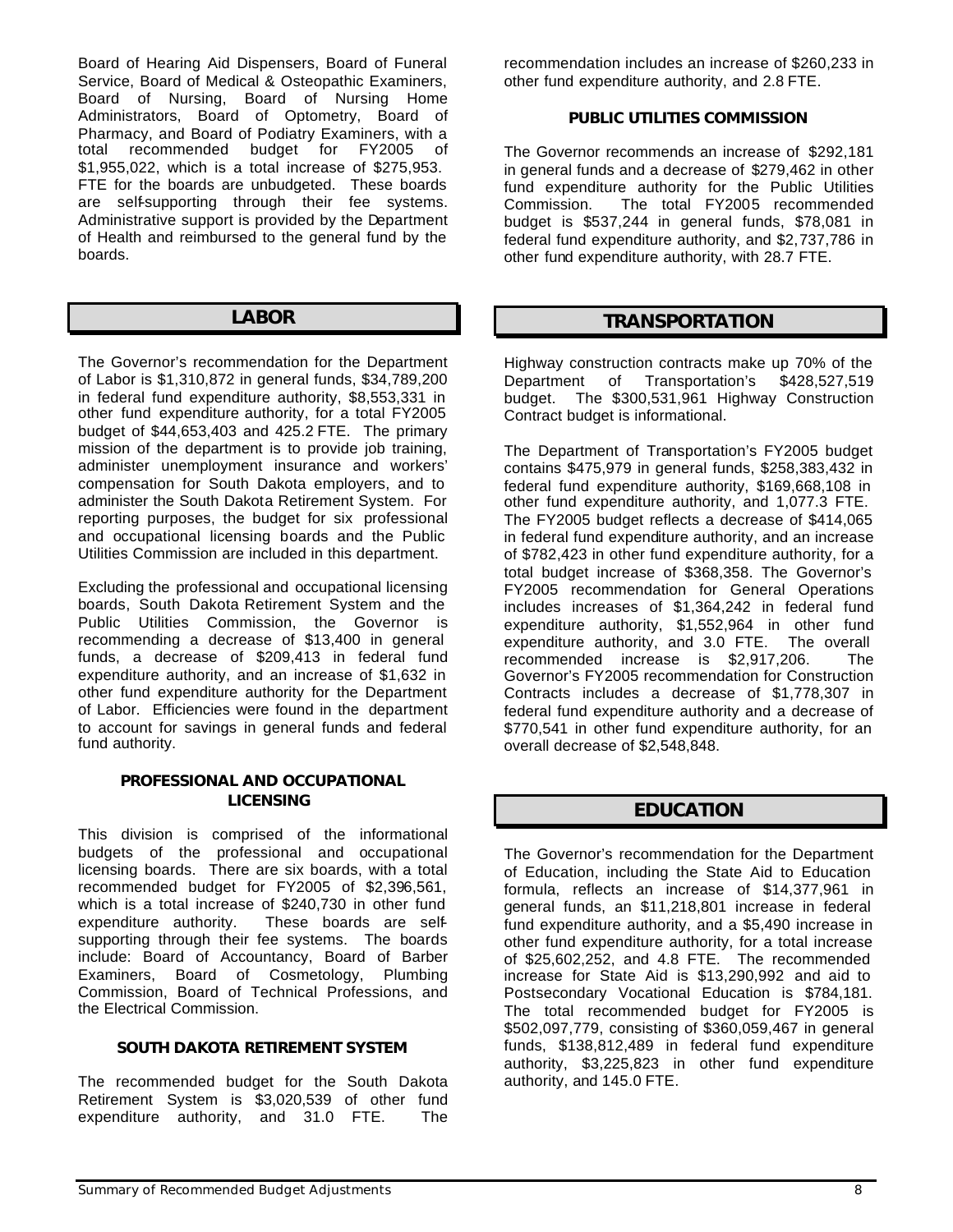### *GENERAL ADMINISTRATION*

The recommendation for FY2005 consists of a \$13,332 increase in general funds, and a \$2,115 increase in federal fund expenditure authority. The recommended increase is to meet increasing travel requirements and increases in computer service billings and space billings.

### *STATE AID*

The Governor is recommending a total of \$350,399,902 in general funds for aid to schools for FY2005. This includes state aid to K-12 education, postsecondary vocational education institutes, National Board of Certified Teachers, and technology in the schools. For FY2005, the Governor is also recommending to begin carving out a budget for Education Enhancement Trust Fund Earnings.

For FY2005, the Governor is recommending a general fund increase of \$10,155,872 for state aid to K-12 education. Of this amount, a \$5,375,509 increase to state aid to general education is recommended, bringing the total to \$276,138,830. This is based on a budgeted adjusted average daily membership (ADM) figure for FY2005 of 127,183. The original estimate for adjusted ADM for FY2004 was 128,441. The adjusted ADM for FY2004 has been revised to 128,189, which brings the estimated state expenditure to \$266,560,545 of a budgeted \$270,763,321. According to state statute, the Governor is recommending a 2.2% inflationary increase in the per student allocation for state aid to general education and for state aid to special education. This brings the per-student allocation for state aid to general education to \$4,055.17 for FY2005, an increase of \$87.29 over the FY2004 base rate of \$3,967.88. In addition, due to declining enrollments, the Governor is recommending an additional \$3,280,393 in general funds be added to state aid to be distributed through the formula. This number is calculated by taking the difference between the revised adjusted ADM for FY2004 and the budgeted adjusted ADM for FY2005 and multiplying it by the FY2004 per pupil allocation and dividing the amount among the budgeted FY2005 adjusted ADM. The Governor is also recommending that additional trust fund earnings projected in FY2005 be allocated to Education Enhancement. This money (\$3,105,120 in the base) is available for the entire education community and the legislature will be asked to allocate it out each year based on need.

In addition, to continue to honor the commitment to K-12 education made last year, for FY2005 the Governor is recommending to continue the one-time distribution of \$7,307,896 back to schools on a per ADM basis similar to what was done last year through HB1191.

A \$1,500,000 increase in general funds is recommended in the special education formula for FY2005. This increase is due in part to SDCL 13-37- 16.2, which requires that the special education levy be adjusted when valuations grow faster than local need. The budgeted amount will increase to \$42,606,875 for FY2005. The formula for FY2005 is based on an estimated ADM figure of 134,500, with an inflationary increase of 2.2% to the per student allocation. The ADM figure is not adjusted for any type of small school factor, but includes children who are in private and home schools.

An increase of \$30,000 is recommended to provide stipends to National Board Certified Teachers and to reimburse the fees associated with taking the exam. The FY2005 total recommendation is \$90,000 in general funds.

No increase in general funds over the FY2004 budget is recommended for technology in the schools. The current level of funding of \$8,191,325 in general funds is used to support ongoing costs of the technology infrastructure.

The Governor is recommending an increase of \$784,181 for the postsecondary technical institutes. This increase is based on a 2.2% adjustment similar to the K-12 statutory increase. This brings the total level of funding to \$16,536,507 for FY2005.

### *CAREER AND TECHNICAL EDUCATION*

The Governor's recommended budget for this program is an increase in general funds of \$789,946, in federal fund expenditure authority of \$3,649, and in other fund expenditure authority of \$4,275. This will bring the budgeted total to \$21,709,536 for FY2005. The Governor is recommending a general fund increase of \$784,181 to help fund the postsecondary technical institutes. The total recommended budget for the postsecondary technical institutes is \$16,536,507 for FY2005. The remaining \$5,765 in general funds and the recommended federal and other fund expenditure authority increases are due to increases in travel costs, computer service billings, and space billings.

### *EDUCATION SERVICES AND RESOURCES*

The recommendation for this program includes an increase of \$114,945 in general funds, an increase of \$11,219,387 in federal fund expenditure authority, an increase of \$1,215 in other fund expenditure authority, and 4.0 FTE. A federal fund expenditure authority increase in the amount of \$2 million is recommended for the Reading First Grant received by the Department of Education. Increases for FTE are for a Science Curriculum Specialist, and Native American Education Curriculum Specialist, an Administrator for the SD Reads Program, which is being brought in-house, and a Food Service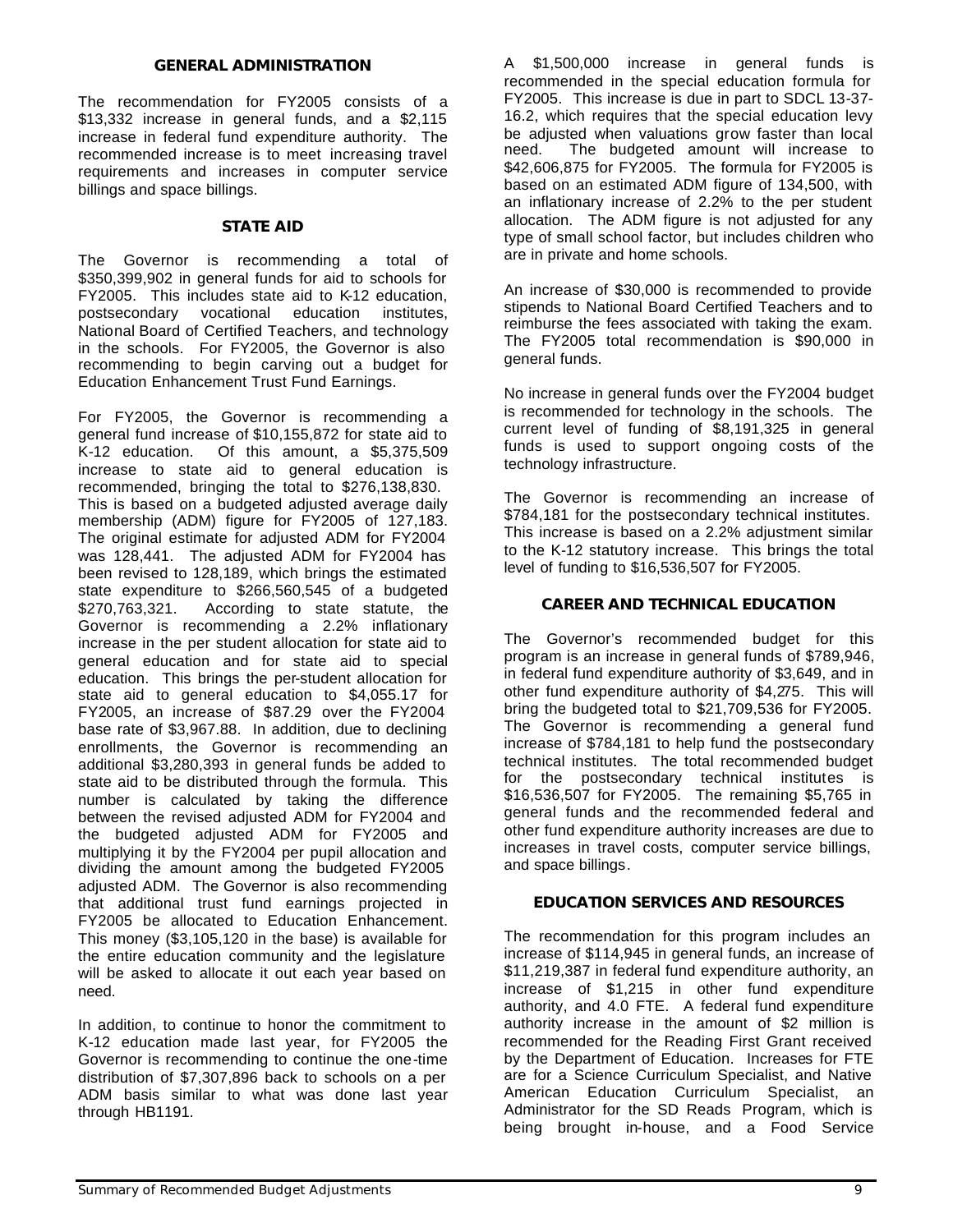Inspection Coordinator for the Child and Adult Nutrition Services (CANS) Program.

### *STATE LIBRARY*

The recommendation for the State Library includes an increase of \$168,746 in general funds, a decrease of \$6,350 in federal fund expenditure authority, and 0.8 FTE. The 0.8 FTE and \$14,478 in general funds are recommended to bring two positions, which are currently part-time in the Reference and Research Program, to full time. Other increases include inflationary costs for subscriptions (\$86,683 in general funds and \$3,000 in federal fund expenditure authority), increase in materials and books (\$29,767 in general funds), and a switch from federal funding to general funding for computer services due to a Supreme Court ruling concerning the Children's Internet Protection Act (CIPA) (\$9,857 in general funds and a decrease of \$10,092 in federal fund expenditure authority).

# *PUBLIC SAFETY*

The Department of Public Safety has a total budget of \$52,973,934, including \$3,405,151 in general funds, \$28,474,568 in federal fund expenditure authority, \$21,094,215 in other fund expenditure authority, and 402.5 FTE.

### *ADMINISTRATION*

The Governor is recommending a decrease of \$672 in other fund expenditure authority for the Administration budget. Administration's budget is \$545,563, including \$38,266 in general funds, \$507,297 in other fund expenditure authority, and 7.0 FTE.

### *ENFORCEMENT*

This Division of Enforcement includes the Highway Patrol, Accident Records, Highway Safety, and State Radio. Approximately 68% of the total FY2005 recommended budget of \$20,307,383 is for salary and benefits. The total FY2005 recommendation consists of \$1,580,708 in general funds, \$2,873,980 in federal fund expenditure authority, and \$15,852,695 in other fund expenditure authority, with 276.0 FTE.

The recommended budget includes a general fund increase of \$70,873, a \$337,892 increase in federal fund expenditure authority, and a \$202,086 increase in other fund expenditure authority. The entire recommended general fund increase is reflected in the State Radio budget.

The Division of Emergency Services includes Emergency Management, Emergency Medical Services, and the State Fire Marshal. The recommendation for the Emergency Services Division includes an increase of \$21,028,828 in federal fund expenditure authority, and a decrease of \$30,630 in other fund expenditure authority. The federal fund expenditure authority increase includes \$20,116,358 from the State Homeland Security Grant Program, formerly Department of Justice (DOJ), to provide funding to enhance the capacity of state and local jurisdictions to respond to, and mitigate incidents of domestic terrorism. The total recommended budget for the Emergency Services Division is \$27,163,789, including \$1,338,658 in general funds, \$25,600,588 in federal fund expenditure authority, \$224,543 in other fund expenditure authority, and 31.5 FTE.

### *INSPECTION AND LICENSING*

This division includes Weights and Measures, Driver Licensing, and Inspections. The recommendation includes an increase of \$31,493 in other fund expenditure authority. The total FY2005 budget is \$447,519 in general funds, \$4,509,680 in other fund expenditure authority, and 88.0 FTE.

# *BOARD OF REGENTS*

The budget for the Board of Regents provides funding for the six state universities (Black Hills State University, Dakota State University, Northern State University, South Dakota School of Mines and Technology, South Dakota State University, and the University of South Dakota). The state's two special schools, South Dakota School for the Deaf, and South Dakota School for the Blind and Visually Impaired, are also included in the regental system.

The FY2005 budget recommended for the Board of Regents contains a net increase of \$45,375,797 over the FY2004 budget. The increase consists of \$6,172,659 in general funds, \$17,809,420 in federal fund expenditure authority, \$21,393,718 in other fund expenditure authority, and 137.1 FTE. The total FY2005 recommended budget for the Board of Regents consists of \$148,052,098 in general funds, \$87,700,687 in federal fund expenditure authority, \$218,431,700 in other fund expenditure authority, for a total FY2005 budget of \$454,184,485, and 5,060.9 FTE.

The Governor's recommendation includes \$409,811 in general funds to permanently fund the Medical School Office of Medical Education, \$951,373 in general funds and 27.6 FTE to provide for base funding to permanently fund the Nursing Expansion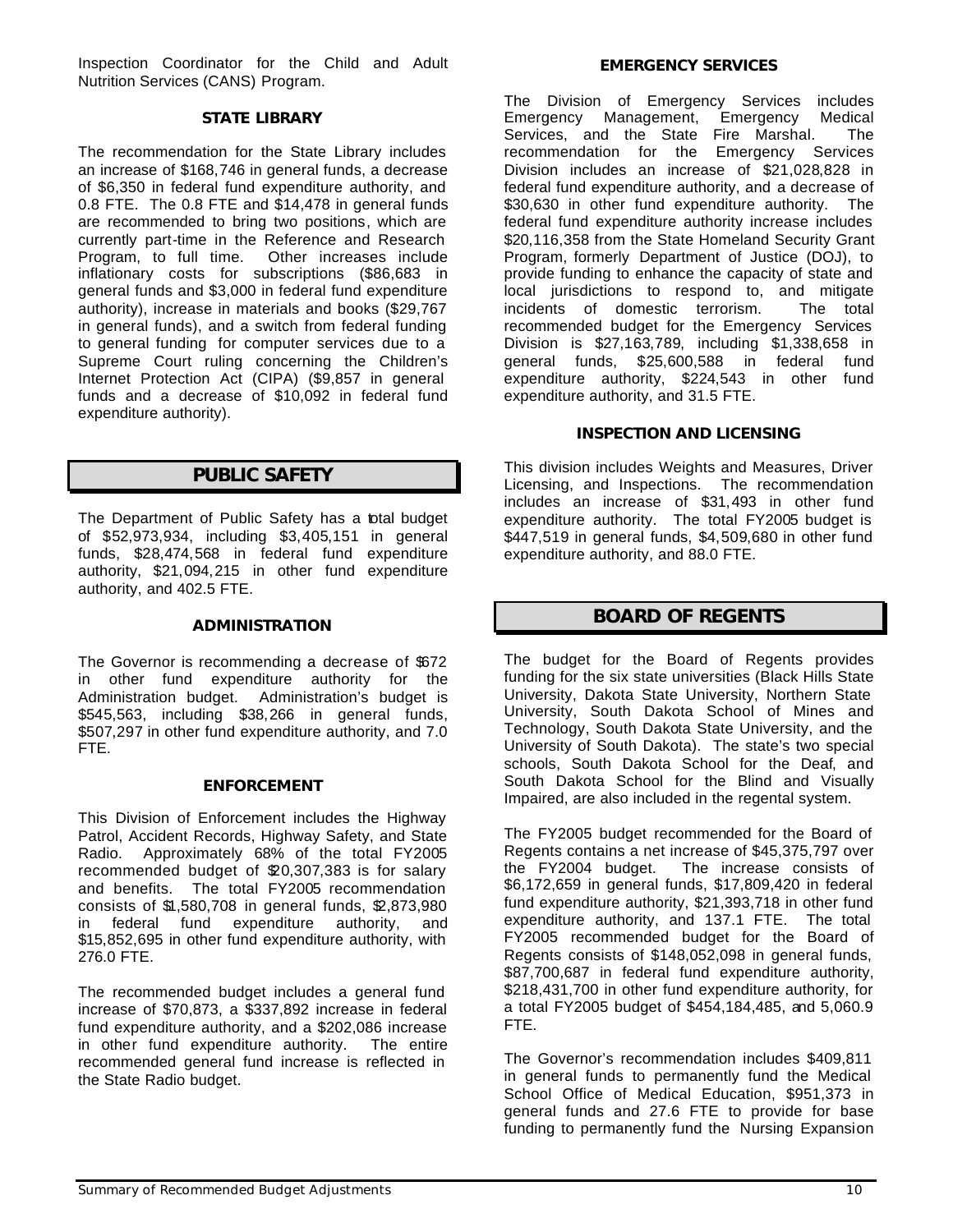Program, put in place by HB 1296 of the 2002 legislative session, \$75,000 in general funds for the SDCollegePrep Program, \$50,000 in general funds for the South Dakota School for the Deaf After School Program, \$120,597 in general funds and 1.5 FTE to create a central Teacher Education Program Assessment office, \$250,000 in general funds to provide a state match for the University Performance Funding Program, and \$1,503 in general funds for the Animal Disease Research and Diagnostic Lab lease payment.

As a part of the 2010 Initiative, the Governor is recommending 22.0 FTE, \$196,072 in general funds, and \$2,768,741 in other fund expenditure authority for Research and Development. Of this recommendation, 2.0 FTE and \$196,072 in general funds are to provide for the Office of New Economy to be located in the Board of Regents' Central Office. This office will work closely with the newly created Division of Research Commerce located in Tourism and State Development to fund new research projects within the regental system. The remaining 20.0 FTE and \$2,768,741 in other fund expenditure authority will purchase faculty research time for 20 faculty working half-time (10.0 FTE and \$1,375,001 in other fund expenditure authority), graduate assistants to support the faculty (10.0 FTE and \$493,740 in other fund expenditure authority), and equipment support/EPSCoR match (\$1,500,000 in other fund expenditure authority). General funds in the amount of \$3,368,741, which are located in the Division of Research Commerce within Tourism and State Development, will fund the projects.

The Board of Regents continues to grow in federal grant and contract activity. A total of 86.0 FTE, \$16,929,709 in federal fund expenditure authority, and \$13,697,533 in other fund expenditure authority added to the FY2005 budget are related to federal grant and contract activity. Of these FTE, two will be located in the board office to help provide technical support to state libraries for the South Dakota Library Network (SDLN). The remaining 84.0 FTE will be distributed among five campuses: BHSU (14.0 FTE), SDSM&T (22.0 FTE), SDSU (15.0 FTE), AES (3.0 FTE), NSU (5.0 FTE), USD (10.0 FTE), and the USD School of Medicine (15.0 FTE). The growth in FTE is attributed to residential life staffing increases, growth in student credit hours, additional staffing for maintenance and repair projects, increased student employees on campuses, and other increases in grant and contract activity.

Another priority in the Governor's recommendation is the adjustment to job worth and salary policy. \$471,313 is being recommended for the movement to job worth, of which \$275,565 are general funds. The Governor is also recommending an increase of \$7,227,564 for a 3% salary increase, composed of \$3,640,061 in general funds, \$806,263 in federal fund expenditure authority, and \$2,781,240 in other fund expenditure authority. Increases totaling \$202,677 in

general funds, \$52,173 in federal fund expenditure authority, and \$158,611 in other fund expenditure authority are also recommended for health insurance increases.

### *MILITARY AND VETERANS' AFFAIRS*

The Governor's recommendation for the Department of Military and Veterans' Affairs contains an overall budget increase of \$1,200,704. The FY2005 budget consists of an increase of \$183,086 in general funds, an increase of \$774,737 in federal fund expenditure authority, an increase of \$242,881 in other fund expenditure authority, and an increase of 1.0 FTE. The total recommended FY2005 budget for MVA is \$4,846,701 in general funds, \$36,178,182 in federal fund expenditure authority, and \$3,313,215 in other fund expenditure authority, for a total of \$44,338,098, with 184.9 FTE.

### *OFFICE OF THE ADJUTANT GENERAL*

The Governor recommends no change to this division. The total FY2005 budget for this division is \$467,946 in general funds, \$11,300 in federal fund expenditure authority, and \$23,216 in other fund expenditure authority, with 4.3 FTE.

### *ARMY AND AIR GUARD*

The Governor's recommendation for the Guard is an increase of \$50,866 in general funds, and an increase of \$774,737 in federal fund expenditure authority. The recommendation for the Army Guard includes an increase in general funds of \$38,366, and an increase of \$696,178 in federal fund expenditure authority. The recommendation includes a \$38,872 increase in general funds to change the Assistant Adjutant General to a full-time state employee. The federal fund increase is for M&R for all National Guard Armories, the National Guard Bureau rewrites the Master Cooperative Agreement every fiscal year and adds funding to areas of need. The total recommended budget for the Army Guard is \$34,152,396, and 48.6 FTE. The recommendation for the Air Guard includes increases of \$12,500 in general funds, and \$78,559 in federal fund expenditure authority. The general funds and \$37,500 of the federal fund authority are for utility costs at the Air Guard. \$41,059 in federal fund expenditure authority is for the Starbase Program. The total FY2005 recommended budget for the Air Guard is \$3,635,247, and 41.0 FTE.

### *VETERANS' BENEFITS AND SERVICES*

The Governor's recommendation for this division includes an increase of \$49,480 in general funds and 1.0 FTE. The 1.0 FTE and \$37,120 in general funds are for a Veteran's Service Officer. These officers serve all veterans throughout South Dakota. With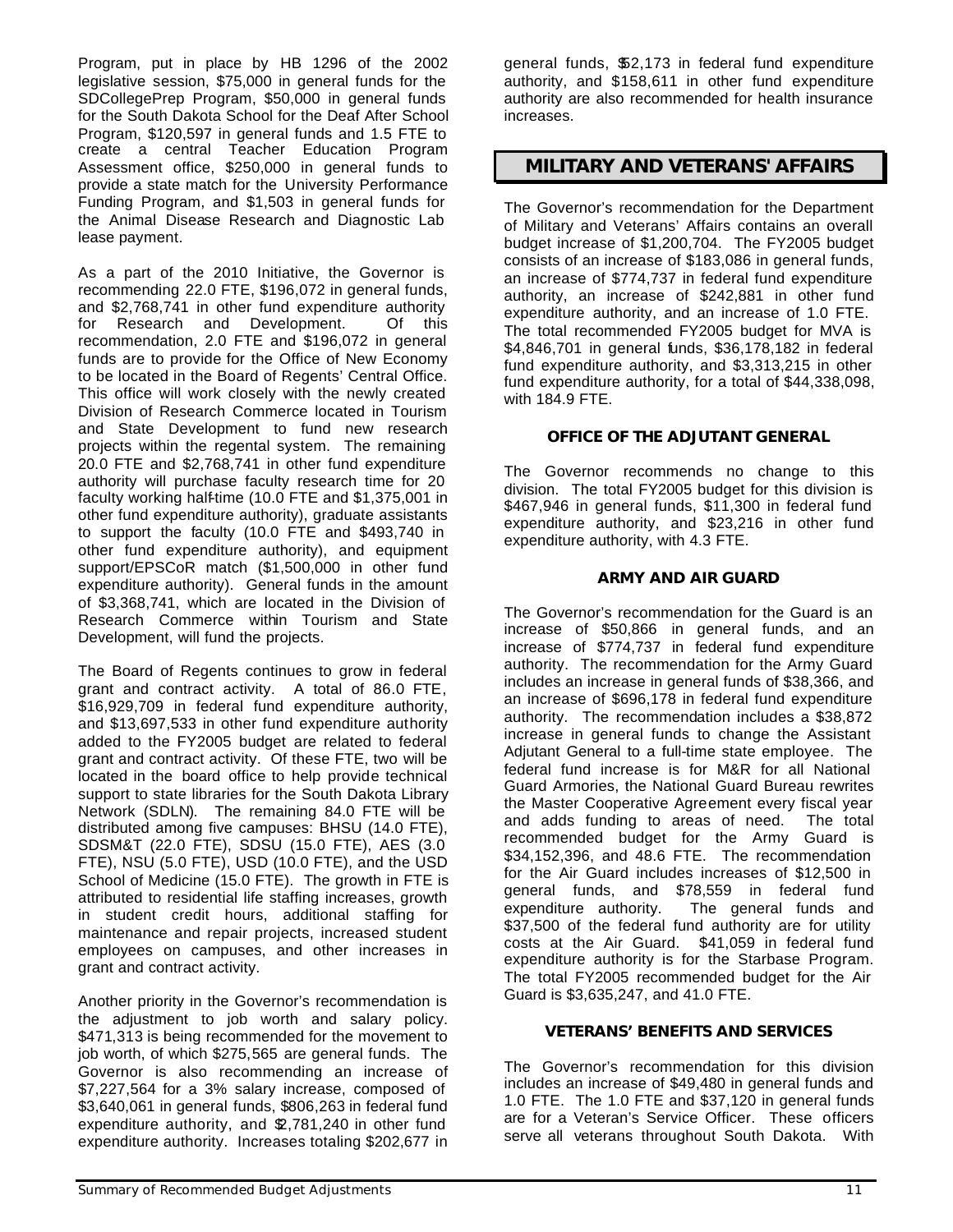over 3,000 soldiers becoming veterans, the Division of Veterans' Affairs is tasked with providing services to these individuals. The division's total FY2005 budget is \$984,844 in general funds, and \$208,707 in federal fund expenditure authority, for a total of \$1,193,551, and 18.0 FTE.

### *STATE VETERANS' HOME*

The Governor's recommendation for the State Veterans' Home includes an increase of \$82,740 in general funds and an increase of \$242,881 in other fund expenditure authority. The total recommended FY2005 budget is \$1,564,612 in general funds and \$3,289,830 in other fund expenditure authority, with 73.0 FTE. Some of the key recommended increases in the State Veterans' Home are for food services, nursing personal services, medical supplies, medical service contracts, and the Resident Activities Program.

### *CORRECTIONS*

The Governor's recommendation for the Department of Corrections includes an increase of \$6,300,026 in general funds, a decrease of \$602,046 in federal fund expenditure authority, and an increase of \$116,777 in other fund expenditure authority, for a net increase of \$5,814,757. The Governor is also recommending an increase of 16.5 FTE. The total recommended The total recommended FY2005 budget for the Department of Corrections is \$84,889,618, consisting of \$65,452,292 in general funds, \$11,849,933 in federal fund expenditure authority, \$7,587,393 in other fund expenditure authority, and 830.5 FTE.

The average daily count (ADC) of adult inmates is projected to reach 3,348 in FY2005. This represents an increase of 394 inmates over the actual FY2003 ADC of 2,954 inmates, or an 8.8% increase over two years. The average daily population of juveniles in institutional settings within the Department of Corrections is projected at 220 for FY2005. This is an increase from the actual count of 205 in FY2003.

### *ADMINISTRATION*

The Governor is recommending a general fund increase of \$4,170,305, most of which is funding for increased costs of the Inmate Medical and Mental Health Services agreement with the Department of Health and the Department of Human Services. This increase is due to an increase in ADC of inmates, along with increased costs of outsourced services. The total recommended budget in Administration includes \$15,288,416 in general funds, \$1,868,125 in federal fund expenditure authority, and \$40,000 in other fund expenditure authority, with 27.5 FTE.

### *MIKE DURFEE STATE PRISON*

The recommendation for the Mike Durfee State Prison (MDSP) includes increases of \$306,509 in general funds, \$16,500 in federal fund expenditure authority, and \$209,984 in other fund expenditure authority, for a total increase of \$532,993. The number of employees will increase by 4.0 FTE, who will be correctional officers. These FTE are reeded for security due to the rising numbers in the average daily counts for adult inmates. Personal services account for a \$138,605 increase in general funds. Operating expenses include increases of \$167,904 in general funds, \$16,500 in federal fund expenditure authority, and \$211,061 in other fund expenditure authority. The increases in general funds for operating expenses are for additional clothing services, travel, and miscellaneous contractual services increases.

### *STATE PENITENTIARY*

The recommendation for the South Dakota State Penitentiary includes increases of \$348,297 in general funds, \$13,136 in federal fund expenditure authority, and \$4,528 in other fund expenditure authority, for a total increase of \$365,961. The number of employees will increase by 5.0 FTE, all of whom will be correctional officers. Personal services account for a \$232,679 increase in general funds, a \$1,883 increase in federal fund expenditure authority, and a \$43,068 decrease in other fund expenditure authority. The increase in personal services is mainly due to the increase in FTE. Operating expenses will increase by \$115,618 in general funds, \$11,253 in federal fund expenditure authority, and \$47,596 in other fund expenditure authority.

### *WOMEN'S PRISON*

The budget for the Women's Prison is recommended to increase by \$545,660 in general funds, decrease by \$388,199 in federal fund expenditure authority, and decrease by \$12,369 in other fund expenditure authority, for a total increase of \$145,092. The main increase in general funds is directly related to the number of federal borders that the Women's Prison can house.

### *PHEASANTLAND INDUSTRIES*

The recommendation for Pheasantland Industries is a decrease of \$73,890 in other fund expenditure authority and a decrease of 2.0 FTE. This will bring the total budget to \$2,872,622 in other fund expenditure authority, and 14.0 FTE.

### *COMMUNITY SERVICE*

Community Service is recommended to decrease by \$160,750 in general funds, increase by \$19,097 in federal fund expenditure authority, and increase by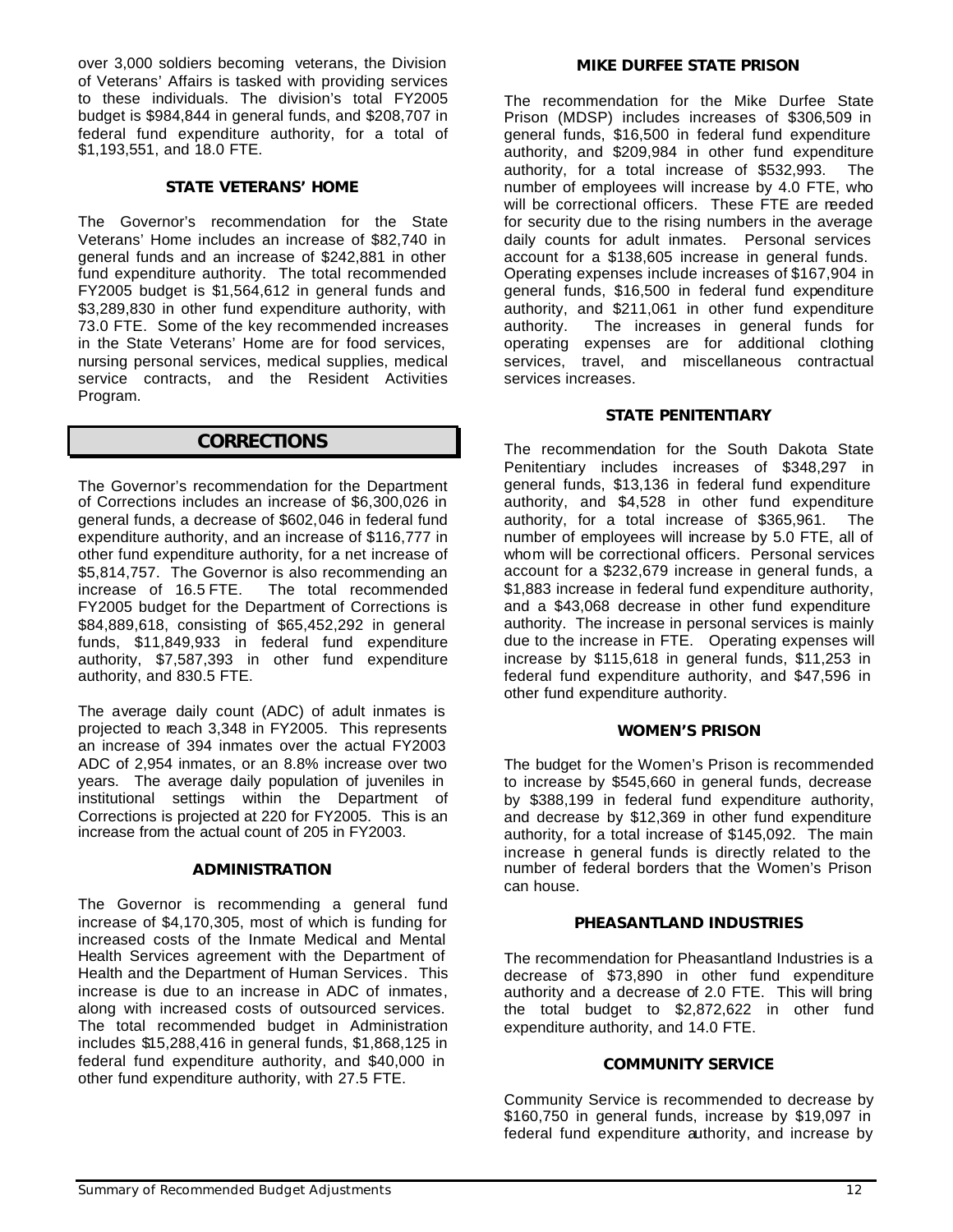\$114,570 in other fund expenditure authority. Included in this decrease is \$160,750 in contractual services due to the need for fewer private work release beds.

### *PAROLE SERVICES*

The recommendation for Parole Services is an increase of \$385,663 in general funds and a decrease of \$347,068 in federal fund expenditure authority, along with an increase of 6.0 FTE. Three will be parole agents, and 3.0 FTE will be related to the Forward Life Skills Program (1.0 will be a program manager, and 2.0 will be field agents). The increases are for funding the additional FTE, additional travel costs, and some miscellaneous contractual services. The decrease is reflective of the department no longer receiving the Forward Life Skills Grant funding.

### *JUVENILE COMMUNITY CORRECTIONS*

Juvenile Community Corrections is recommended to increase by \$657,469 in general funds, \$245,524 in federal fund expenditure authority, and decrease by \$141,046 in other fund expenditure authority, for a total increase of \$761,947. Operating expenses will increase by \$567,620 in general funds, \$335,373 in federal fund expenditure authority, and decrease by \$141,046 in other fund expenditure authority. A portion of the increase is due to the increase in the average daily count of juveniles in private group and residential services, both in- and out-of-state to adequately meet the needs of the juveniles under the Department of Corrections' care.

### *STATE TRAINING SCHOOL*

The Governor recommends no change at the State Training School. The total recommended budget is \$101,740 in other fund expenditure authority.

### *YOUTH CHALLENGE CENTER/LIVING CENTER*

The Youth Challenge Center/Living Center is recommended to increase by \$99,430 in general funds, and decrease by \$7,221 in federal fund expenditure authority. The increases are reflective of meeting existing payroll at the facility and decentralizing services.

### *PATRICK HENRY BRADY ACADEMY*

The Patrick Henry Brady Academy is recommended to decrease by \$75,285 in general funds. This decrease is reflective of the need to meet existing payroll. The total budget for the Patrick Henry Brady Academy is \$1,862,340 in general funds and \$14,280 in other fund expenditure authority.

### *STATE TREATMENT AND REHABILITATION (STAR) ACADEMY*

The State Treatment and Rehab (STAR) Academy contains the budget for food service, physical plant, medical, education, and administration for the Custer juvenile programs. The budget for FY2005 is recommended to decrease by \$9,686 in general funds, and increase by \$16,488 in federal fund expenditure authority, for a total increase of \$6,802.

### *QUEST/EXCEL*

The recommended budget for Quest/ExCel is an increase of \$32,414 in general funds and an increase of \$43,697 in federal fund expenditure authority, for a total FY2005 increase of \$76,111. The increases are reflective of the funding needed to meet existing payroll.

### *HUMAN SERVICES*

The Governor is recommending increases of \$2,831,459 in general funds, \$4,476,861 in federal fund expenditure authority, and \$425,859 in other fund expenditure authority, for a total increase of \$7,734,179. The Governor is also recommending an additional 10.0 FTE. The recommendation includes a decrease of \$380,622 in general funds and a corresponding increase in federal fund expenditure authority due to the change in the Federal Medicaid Assistance Percentage (FMAP) for Title XIX programs. For FY2005, a total budget of \$187,809,989 is recommended, consisting of \$80,333,454 in general funds, \$103,607,676 in federal fund expenditure authority, \$3,868,859 in other fund expenditure authority, with 1,233.9 FTE.

### *SECRETARIAT*

The Governor's recommendation includes a decrease in general funds of \$362 and an increase of \$966 in federal fund expenditure authority, for a total increase of \$604.

### *DEVELOPMENTAL DISABILITIES*

The recommendation for the Division of Developmental Disabilities is an increase in general funds of \$1,173,429 and an increase in federal fund expenditure authority of \$2,941,225, for a total increase of \$4,114,654. An increase of \$391,875 in general funds and \$719,863 in federal fund expenditure authority, for a total of \$1,111,738 is recommended for a 1.6% inflation policy. The Governor's recommendation also includes \$809,579 in general funds and \$1,567,340 in federal fund expenditure authority to address consumer expansion for individuals with developmental disabilities. In addition, an increase of \$201,708 of general funds and \$390,504 of federal fund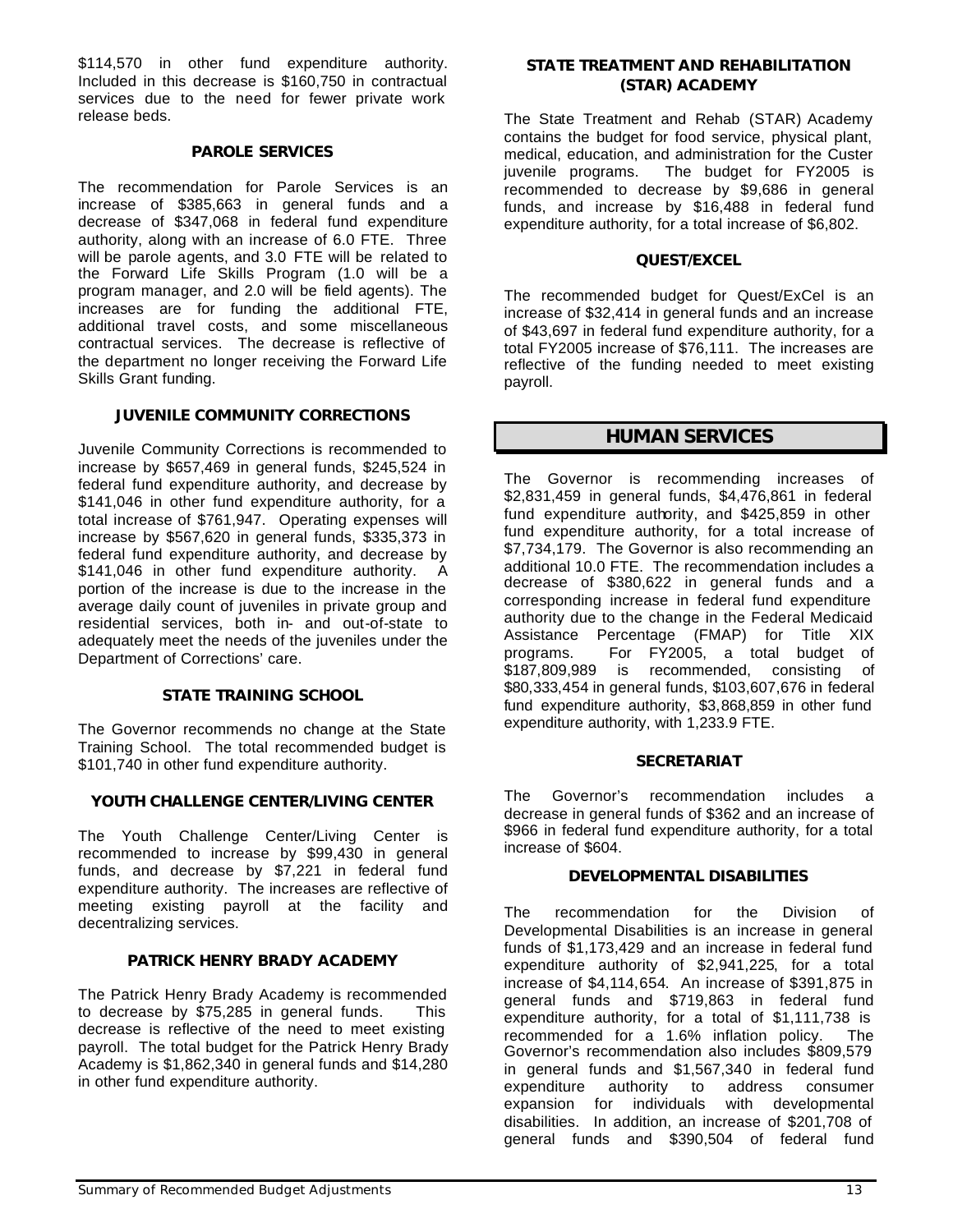expenditure authority is being recommended for the rebase of the Home and Community Based Services.

### *SDDC--REDFIELD*

The Governor's recommendation is for increases of \$18,865 in general funds, \$195,060 in federal fund expenditure authority, and a decrease of \$2,199 in other fund expenditure authority, for a total increase of \$211,726. The increases at SDDC are reflective of food service and utility increases.

### *ALCOHOL AND DRUG ABUSE*

The Governor recommends an increase of \$446,279 in general funds, an increase of \$237,308 in federal fund expenditure authority, and an increase of \$110,990 in other fund expenditure authority, for a total increase of \$794,577 for the Division of Alcohol and Drug Abuse. The Governor is also recommending 7.0 additional FTE. There will be 6.0 CD Counselors and 1.0 clerical FTE recommended to provide services to the growing inmate population. An increase of \$120,575 in general funds is recommended for inpatient treatment services. The Governor is also recommending an increase of \$60,360 in general funds and \$181,080 of federal fund expenditure authority for a Methamphetamine Treatment Program. An increase of \$82,396 in general funds and \$42,693 in federal fund expenditure authority, for a total of \$125,089, is recommended for a 1.6% inflation policy.

### *REHABILITATION SERVICES*

The Governor's recommended budget for Rehabilitation Services includes a \$75,115 increase in general funds, an increase of \$381,940 in federal fund expenditure authority, and an increase of \$120,824 in other fund expenditure authority, for a net increase of \$577,879. An increase of \$30,467 in general funds and \$58,983 in federal fund expenditure authority is recommended to address the increasing case load within Assisted Daily Living Services (ADLS). An increase of \$22,592 in general funds, \$23,658 in federal fund expenditure authority, and \$8,231 in other fund expenditure authority, for a total of \$54,481 is recommended for a 1.6% inflation policy.

### *TELECOMMUNICATION DEVICES FOR THE DEAF*

The Governor is recommending no change for Telecommunication Devices for the Deaf. The total FY2005 budget is \$1,251,680 of other fund expenditure authority.

### *BOARD OF COUNSELOR EXAMINERS - INFORMATIONAL*

The Governor is recommending a decrease of \$3,718 of other fund expenditure authority. The total FY2005 budget will be \$63,037 of other fund expenditure authority.

### *BOARD OF PSYCHOLOGY EXAMINERS - INFORMATIONAL*

The Governor is recommending no change for the Board of Psychology Examiners. The total FY2005 budget will be \$55,444 of other fund expenditure authority.

### *BOARD OF SOCIAL WORK EXAMINERS - INFORMATIONAL*

The Governor is recommending an increase of \$12,903 in other fund expenditure authority. The total FY2005 budget will be \$56,590 of other fund expenditure authority.

### *SERVICES FOR THE BLIND AND VISUALLY IMPAIRED*

The Governor is recommending an increase of \$4,504 in general funds, a decrease of \$9,083 in federal fund expenditure authority, and an increase of \$16,457 in other fund expenditure authority, for a total increase of \$11,878 in the Division of Services for the Blind and Visually Impaired.

### *HUMAN SERVICES CENTER*

The Governor recommends an increase of \$653,687 in general funds, an increase of \$319,068 in federal fund expenditure authority, and an increase of \$32,542 in other fund expenditure authority for the Human Services Center, for a total increase of \$1,005,297, and 1.0 FTE. An increase of \$141,874 is recommended for inflationary increases for prescription drugs. The FTE will be a Mental Health Aide in the Geriatric Unit to help address increased behavior and medical acuity needs. Other increases in this division are related to food services, utilities, and personal services.

### *COMMUNITY MENTAL HEALTH*

The Governor's recommendation for Community Mental Health reflects an increase of \$459,942 in general funds, an increase of \$410,377 in federal fund expenditure authority, and an increase of \$138,060 in other fund expenditure authority, for a net increase of \$1,008,379, and 2.0 FTE. Additional funding is recommended for Mental Health waiting lists, at a total cost of \$265,062 in general funds and \$104,165 in federal fund expenditure authority. The 2.0 FTE will be mental health professionals to provide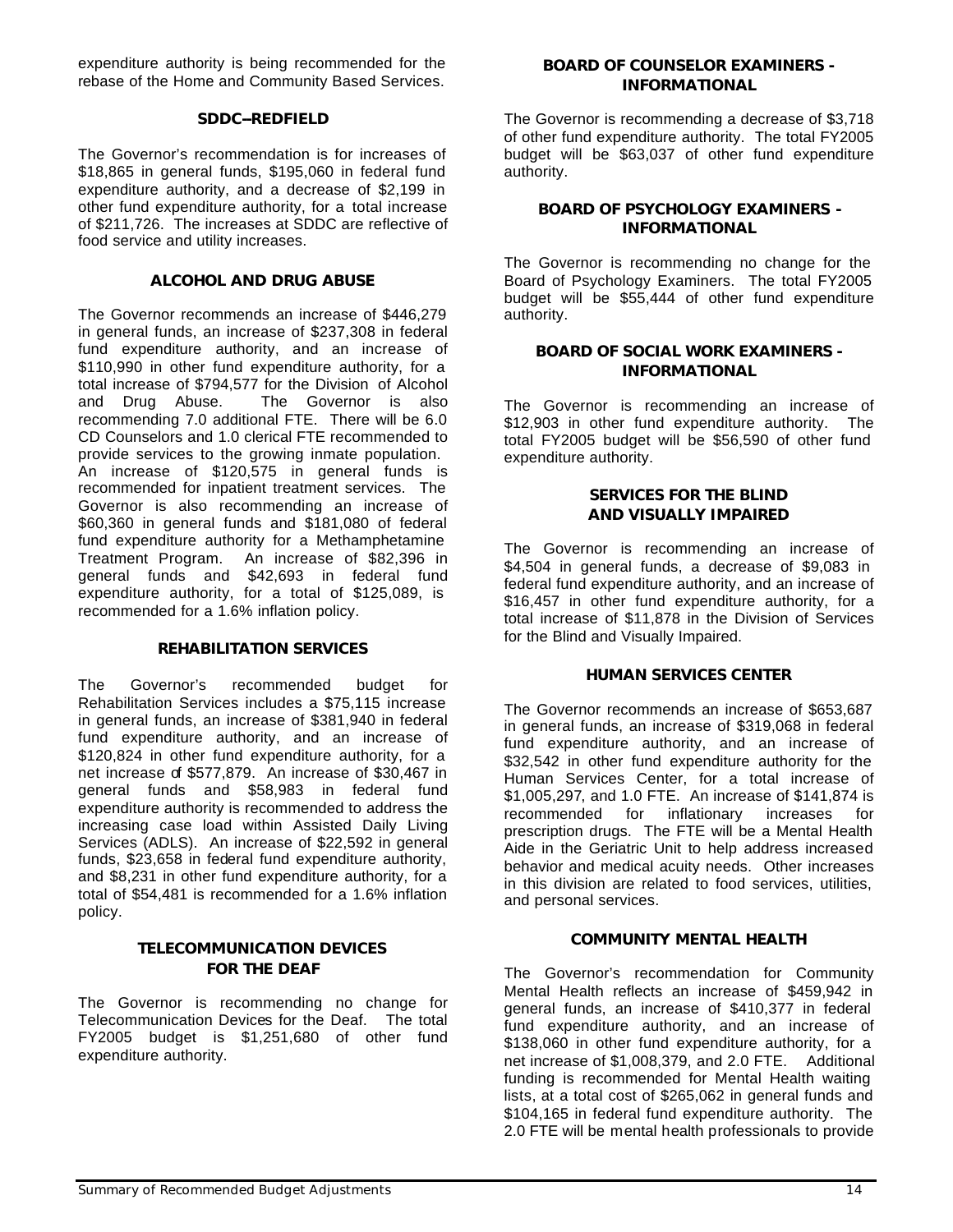services to the growing inmate population. An increase of \$156,891 in general funds and \$118,605 in federal fund expenditure authority, for a total of \$275,496, is recommended for a 1.6% inflation policy.

# *ENVIRONMENT AND NATURAL RESOURCES*

The Governor recommends no change for FY2005. The Governor's recommended budget for the Department of Environment and Natural Resources totals \$15,916,571, and consists of \$5,667,695 in general funds, \$5,069,772 in federal fund expenditure authority, \$5,179,104 in other fund expenditure authority, and 174.5 FTE.

### *FINANCIAL AND TECHNICAL ASSISTANCE*

The Governor recommends no change in Financial and Technical Assistance. The budget consists of \$4,270,287 in total funds, and 58.0 FTE.

### *ENVIRONMENTAL SERVICES*

The Governor recommends no change in Environmental Services. The budget consists of \$9,131,284 in total funds, and 116.5 FTE.

### *REGULATED RESPONSE FUND – INFORMATIONAL*

The Governor is recommending no change in the Regulated Response Fund budget. This budget is informational and continuously appropriated with \$1,750,000 in other fund expenditure authority.

### *LIVESTOCK CLEANUP FUND – INFORMATIONAL*

The Governor is recommending no change in the Livestock Cleanup Fund budget. This budget is informational and continuously appropriated with \$765,000 in other fund expenditure authority.

# *UNIFIED JUDICIAL SYSTEM*

The Governor's FY2005 recommendation for the Unified Judicial System includes an increase of \$1,040,087 in general funds, an increase of \$2,532 in federal fund expenditure authority, and an increase of \$88,807 in other fund expenditure authority, for a total increase of \$1,131,426. This recommendation contains 3.0 additional FTE for two court service officers and one help desk support specialist. Expansion in personal services amounts to \$1,038,630, of which \$130,254 is for the 3.0 new FTE. Movement to job worth accounts for \$192,010; health insurance accounts for \$46,195; and, salary

policy adds another \$657,311. The total FY2005 recommended budget totals \$32,237,790 and consists of \$27,543,026 in general funds, \$486,103 in federal fund expenditure authority, \$4,208,661 in other fund expenditure authority, and 478.8 FTE.

The operating side of the Unified Judicial System's budget is increasing by \$67,870 in general funds, and by \$24,926 in other fund expenditure authority. Increases include \$33,076 in general funds to cover increases in community-based services due to rate increases at mental health centers. Computer services account for an increase of \$55,106 in other fund expenditure authority due to increases in the use of the enterprise server and equipment service/maintenance. Capital assets, such as computer hardware and office equipment account for a decrease of \$11,455 in other fund expenditure authority. Judicial training has experienced a decrease in the number of employees receiving inand out-of-state training, which has resulted in a \$28,825 decrease in other fund expenditure authority.

# *LEGISLATURE*

The FY2005 recommended budget for the South Dakota Legislature is \$7,082,598 in general funds, \$35,000 in other fund expenditure authority, and 71.2 FTE. Changes to the budget include an increase of \$68,760 for travel due to a 40-day session, an increase of \$36,496 in personal services due to 40 day session. The Governor is also recommending an increase of \$10,751 due to health insurance, and an increase of \$9,500 to provide hiring flexibility. Additionally, salary policy adds \$114,792 in general funds for employee compensation and \$5,463 in general funds for health insurance. The net change for the South Dakota Legislature is an increase of \$245,148 in general funds.

# *ATTORNEY GENERAL*

The Governor's recommendation for the Office of the Attorney General is an overall budget increase of \$411,001. The FY2005 budget recommendation consists of an increase of \$999,580 in general funds, a \$15,750 increase in federal fund expenditure authority and a decrease of \$604,329 in other fund expenditure authority. The Governor is also recommending that the number of employees increase by 1.0 FTE. The total recommended FY2005 budget for the Office of the Attorney General is \$6,147,479 in general funds, \$5,359,352 in federal fund expenditure authority and \$3,002,889 in other fund expenditure authority, for a total budget of \$14,509,720, with 140.0 FTE.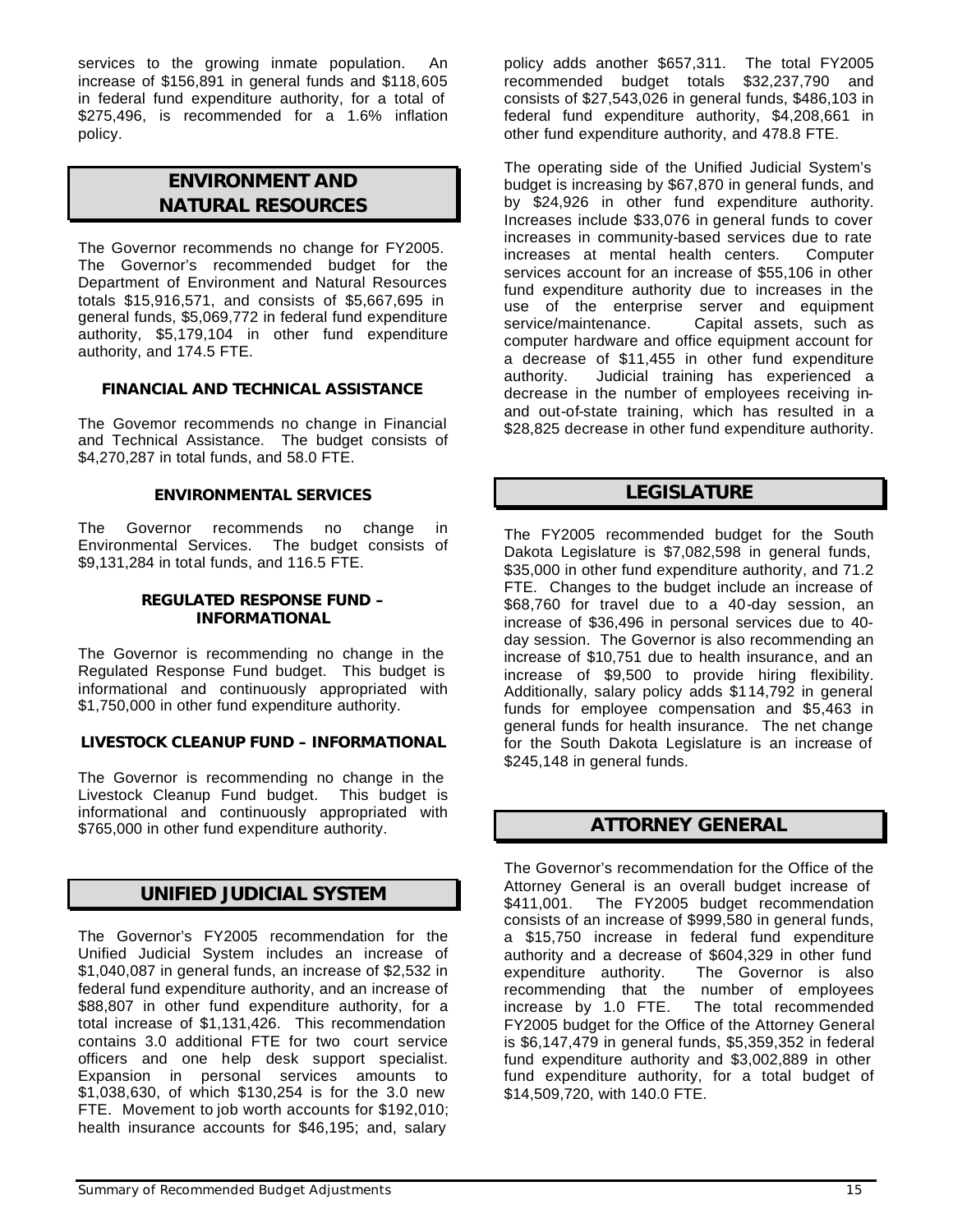### *LEGAL SERVICES*

The recommended budget for the Legal Services Program is \$6,903,835. This represents an increase of \$15,750 in federal fund expenditure authority and an increase of \$8,750 in other fund expenditure authority. The recommended increase within this division is for capital asset purchases.

### *CRIMINAL INVESTIGATION*

The overall recommended budget for the Division of Criminal Investigation is \$6,267,998. This includes an increase of \$999,580 in general funds and a decrease of \$638,616 in other fund expenditure authority. The recommended increase in general funds in this division is to make up for the shortfall of funding provided by the Law Enforcement Officer Training fund.

### *LAW ENFORCEMENT TRAINING*

The Governor's recommendation for the Division of Law Enforcement Training is an increase of \$4,500 in other fund expenditure authority. This brings the total recommended budget for this division to \$1,154,673 in other fund expenditure authority, with 8.0 FTE. Other fund expenditure authority has been recommended for the purchase of supplies.

### *911 TRAINING*

The Governor is recommending a total budget of \$183,214, and 2.0 FTE for the 911 Training Division. This includes an increase of \$21,037 in other fund expenditure authority for the Emergency Medical Dispatch Program.

# *SCHOOL AND PUBLIC LANDS*

The Governor's recommendation for the FY2005 School and Public Lands' budget is \$486,032 in general funds and \$225,000 in other fund expenditure authority, for a total budget of \$711,032, with 7.0 FTE. This budget includes an increase of \$2,000 in general funds for capital outlay to continue the replacement policy.

# *SECRETARY OF STATE*

The Governor's recommendation for the Secretary of State's FY2005 budget is \$885,311 in general funds, \$200,193 in federal fund expenditure authority, and \$270,435 in other fund expenditure authority, with 15.3 FTE. This budget recommendation includes a \$750 decrease in general funds, and a \$212,868 decrease in federal fund expenditure authority. The Secretary of State's office has worked hard to find efficiencies and right size their budget.

### *STATE TREASURER*

The Governor's recommended budget includes an increase of \$728,354 in other fund expenditure authority. The FY2005 recommended budget consists of \$462,621 in general funds, \$7,979,495 in other fund expenditure authority, and 34.5 FTE.

### *TREASURY MANAGEMENT*

The Governor recommends no change in Treasury Management. The recommended FY2005 budget consists of \$462,621 in general funds, and 5.5 FTE.

### *UNCLAIMED PROPERTY*

The Governor's recommendation for this informational budget is an increase of \$500,000 in other fund expenditure authority, for a total FY2005 budget of \$2,360,017 in other fund expenditure authority and 3.0 FTE. The recommended increase brings the budget in line with expected unclaimed property payments that will be made in FY2005.

### *INVESTMENT COUNCIL*

This budget is recommended for an increase of \$228,354 in other fund expenditure authority, for a total FY2005 budget of \$5,619,478 in other fund expenditure authority and 26.0 FTE. The recommendation includes an increase of \$114,357 in personal services. Also included in the recommended increase is \$100,000 to allow the Investment Council flexibility in purchasing investment research services.

# *STATE AUDITOR*

The Governor's recommended budget includes an increase of \$8,696 in general funds for personal services. The FY2005 recommended budget consists of \$938,735 in general funds and 17.3 FTE.